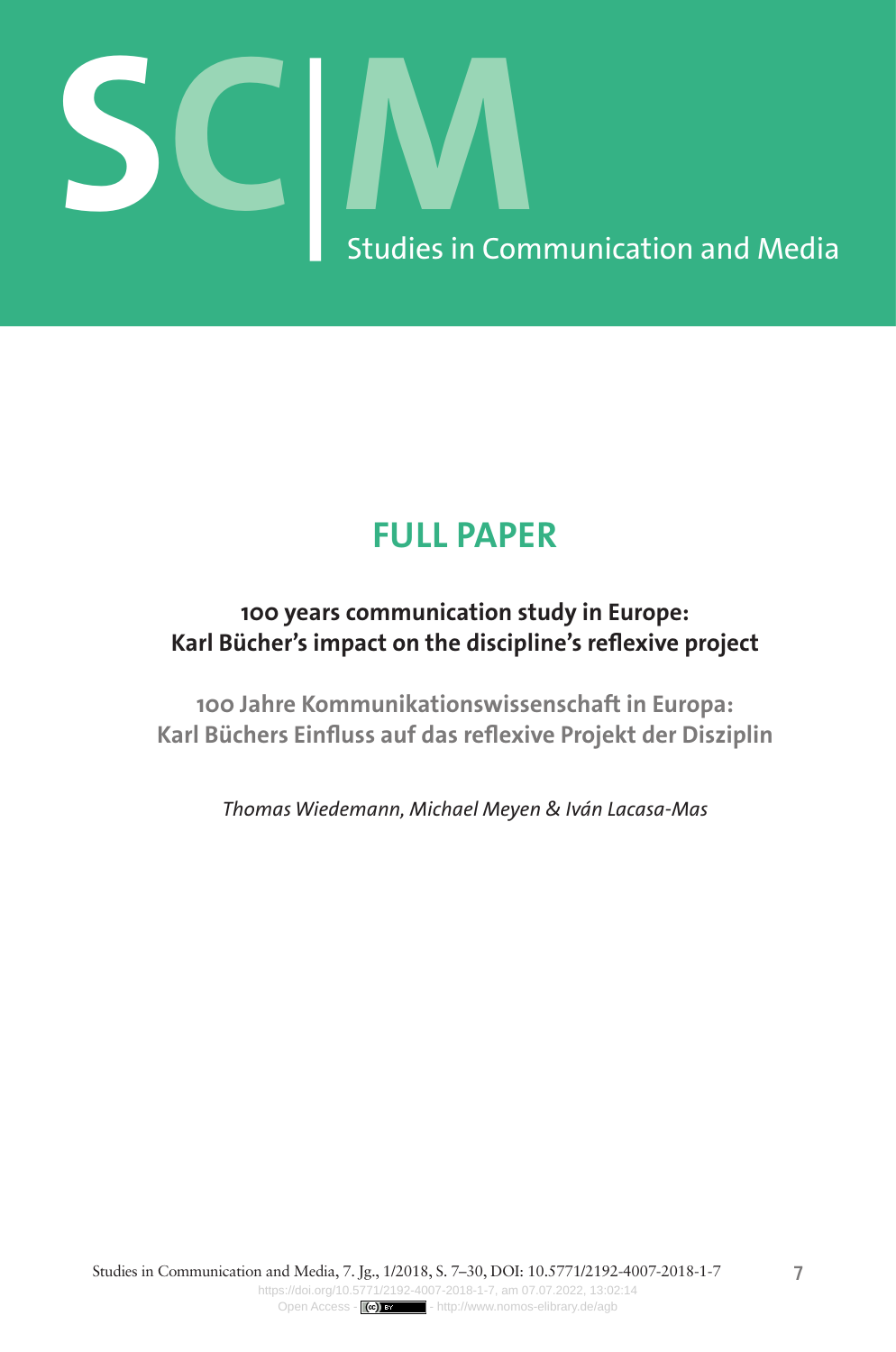**Thomas Wiedemann**, Institut für Kommunikationswissenschaft und Medienforschung, Ludwig-Maximilians-Universität München, Oettingenstr. 67, 80538 München, Germany; Contact: wiedemann(at)ifkw.lmu.de

**Michael Meyen**, Institut für Kommunikationswissenschaft und Medienforschung, Ludwig-Maximilians-Universität München, Oettingenstr. 67, 80538 München, Germany; Contact: meyen(at)ifkw.lmu.de

**Iván Lacasa-Mas**, Departamento de Ciencias de la Comunicación, Universitat Internacional de Catalunya, Immaculada, 22, 08017 Barcelona, Spain; Contact: lacasa(at)uic.es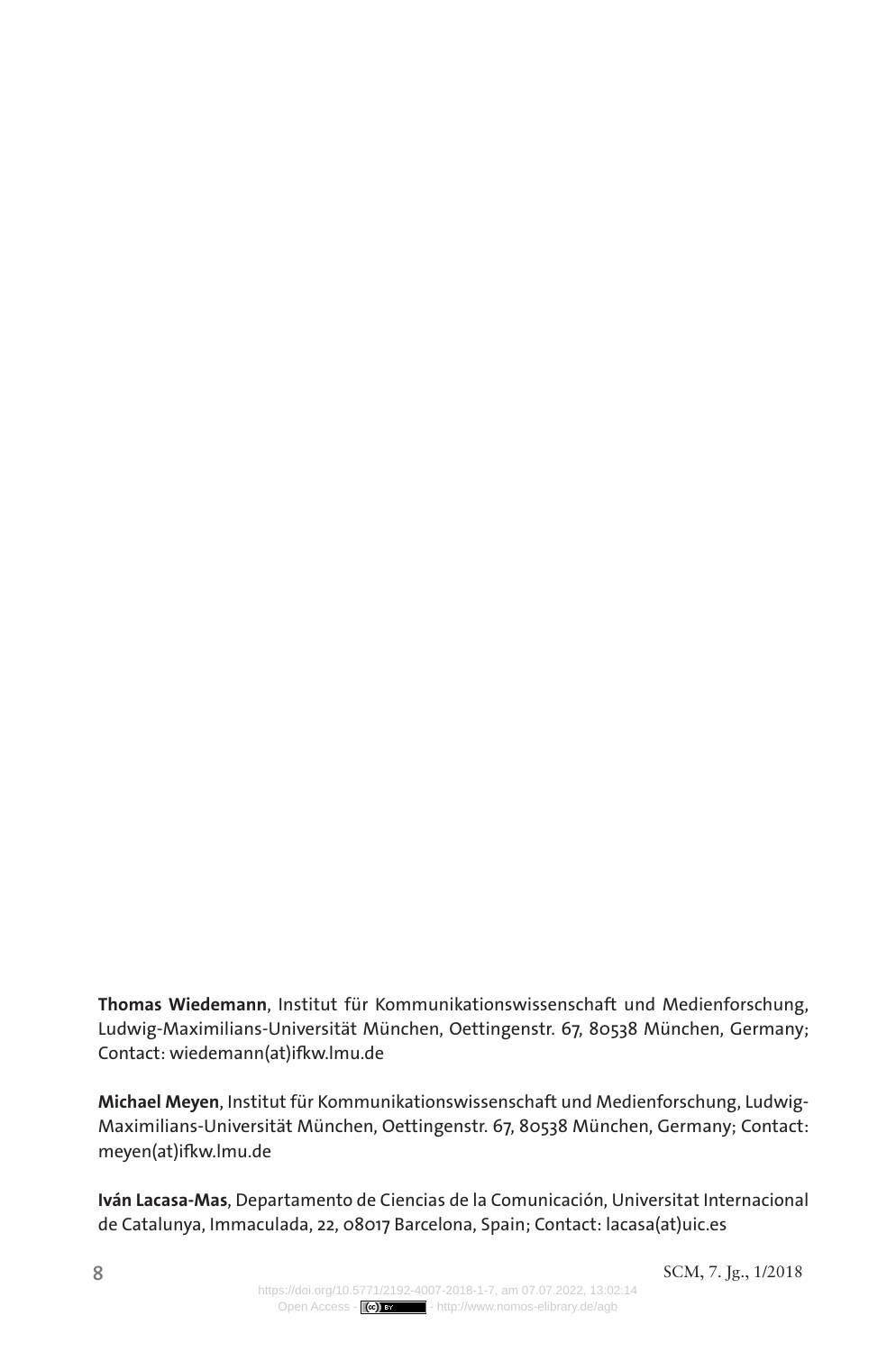## Full Paper

### **100 years communication study in Europe: Karl Bücher's impact on the discipline's reflexive project**

**100 Jahre Kommunikationswissenschaft in Europa: Karl Büchers Einfluss auf das reflexive Projekt der Disziplin**

#### *Thomas Wiedemann, Michael Meyen & Iván Lacasa-Mas*

**Abstract:** Grounded in Giddens' structuration theory and using Bourdieu's analytical tools this paper argues that Karl Bücher's launch of Europe's first communication department at Leipzig University in 1916 had a structural impact on the discipline's development across the continent, which goes far beyond content or citations. The evaluation of the literature on the field's history reveals that Bücher was the starting point of the discipline's isomorphic structuration, since he designed the look and orientation of European communication study with large consequences on its position in the academic field. This included, first, the requirement of meta capital to implement the discipline in academia. Furthermore, the launch of communication study was also strongly linked to the socio-political climate and the ongoing media expansion. Consequently, the practical application was the most important orientation pattern for a long time. However, to get recognition at university, the discipline finally had to focus on purely academic approaches. All these dimensions were already on the map when the discipline's institutionalization process in Europe began 100 years ago. Therefore, Bücher's launch of the communication department at Leipzig University can still be considered as a key element of the field's reflexive project.

**Keywords:** History of the field, communication study in Europe, Karl Bücher, structuration, reflexivity, Giddens, Bourdieu

**Zusammenfassung:** Gestützt auf Giddens' Strukturationstheorie und die Analysewerkzeuge Bourdieus argumentiert dieser Beitrag, dass Karl Büchers Gründung des Leipziger Instituts für Zeitungskunde (der ersten kommunikationswissenschaftlichen Einrichtung an einer Universität in Europa) im Jahr 1916 einen strukturellen Einfluss auf die Entwicklung der Disziplin auf dem ganzen Kontinent hatte, der weit über Inhalte oder Zitationen hinausgeht. Die Analyse der Literatur zur Fachgeschichte zeigt, dass Bücher Gestalt und Ausrichtung der Kommunikationswissenschaft als Universitätsdisziplin in Europa vorzeichnete – mit weitreichenden Konsequenzen für ihre Position im wissenschaftlichen Feld. Dieser strukturelle Einfluss beinhaltete zunächst die Notwendigkeit von beträchtlichem Metakapital, um entsprechende Fachinstitute an der Universität zu verankern. Außerdem stand die Gründung der Disziplin immer in enger Beziehung zum soziopolitischen Klima der Zeit und zum Stand der Medienentwicklung. Wenig überraschend stellte demzufolge die praktische Anwendbarkeit lange das wichtigste Orientierungsmuster dar. Um jedoch als eigenes Feld wahrgenommen zu werden, musste die Kommunikationswissenschaft schließlich auf wissenschaftliche Anerkennung setzen. All diese Dimensionen waren bereits auf dem Tisch,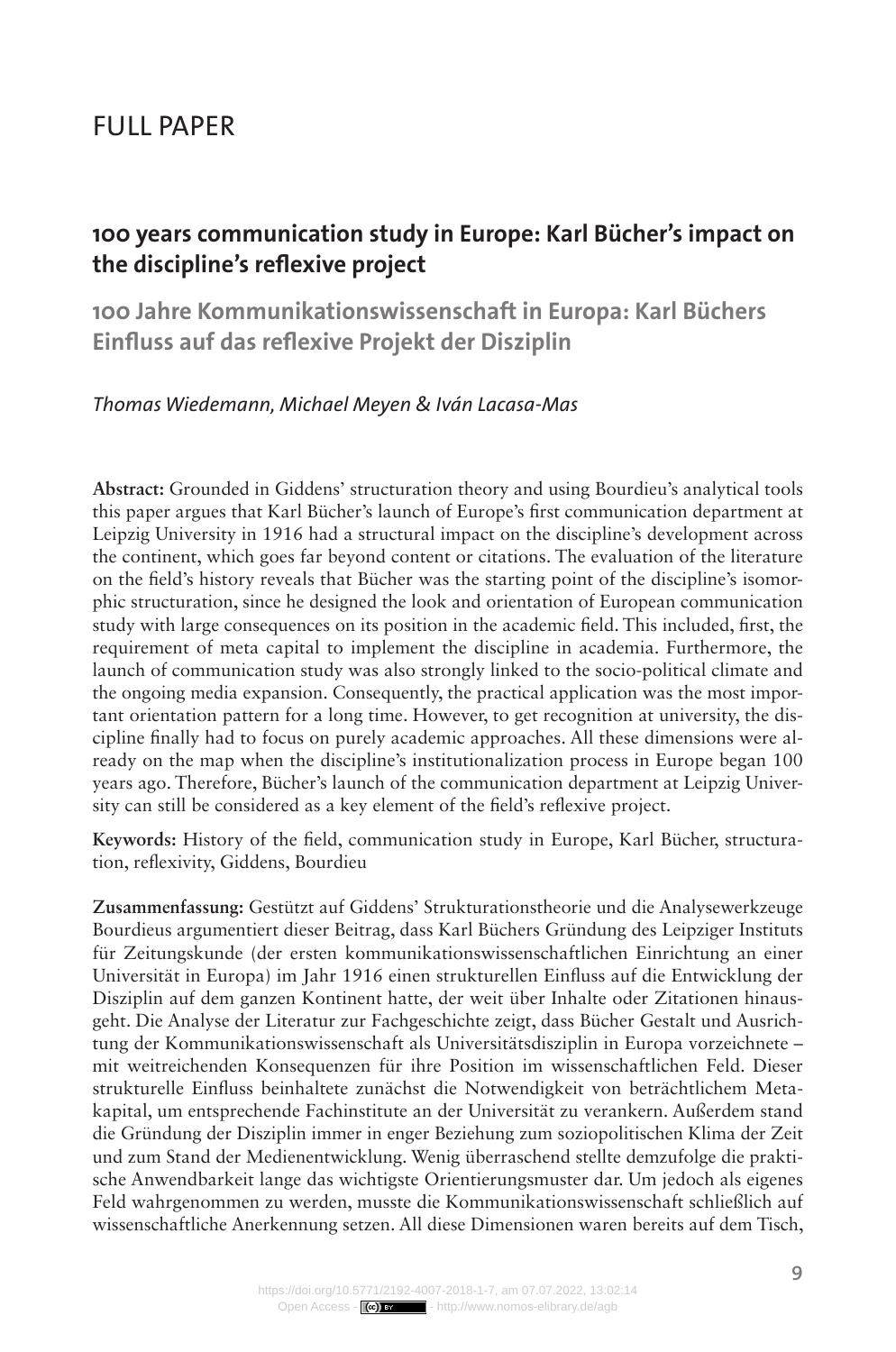als der Institutionalisierungsprozess der Disziplin in Europa vor 100 Jahren begann. Büchers Gründung des Instituts für Zeitkunde in Leipzig kann somit immer noch als Kernelement des reflexiven Projekts Kommunikationswissenschaft gelten.

**Schlagwörter:** Fachgeschichte, Kommunikationswissenschaft in Europa, Karl Bücher, Strukturation, Reflexivität, Giddens, Bourdieu

#### **1. Scope**

At first glance, there is nothing left of the European field's first university institute founded by Karl Bücher (1847–1930) at Leipzig University in 1916. Needless to say, in Leipzig, there is still an institute dedicated to media and communication research. This is the place where the German national communication association celebrated its 2016 annual conference on '100 years Communication Study in Germany: From a Specialty to an Integrating Discipline.' As it seems, there is a continuous line between Karl Bücher and the current scientific community, which even includes the Third Reich and the German Democratic Republic (GDR) where political interests moulded the discipline (cf. Simonson & Peters, 2008).

However, beyond anniversaries and the need to be legitimized by tradition, Karl Bücher, his doctoral students in *Zeitungskunde* (newspaper studies), and his early successors in *Zeitungswissenschaft* (newspaper science, the early German term for communication study) such as Erich Everth (professor in Leipzig from 1926 to 1933), Emil Dovifat (professor in Berlin from 1926 to 1959), or Karl d'Ester (professor in Munich from 1924 to 1953) are forgotten. They are not being cited any more, and today's students do not even know what these distant ancestors were dealing with. Of course, beginning in the mid-1950s, the shift to an empirical social scientific discipline changed terminology, theories, research objects, and methods (cf. Löblich, 2007). For empirical oriented European communication scholars, the US became the most important point of reference. Additionally, and this applies not only to Germany either, the distance to the field's ancestors was amplified by communication study's historiography, which focuses on intellectual origins (cf. Hardt, 2001; Park & Pooley, 2008; Peters, 1986, 1999; Rogers, 1997), on "milestones" (Lowery & DeFleur, 1983), on edited collections of key or canonic texts (cf. Katz et al., 2003; Peters & Simonson, 2004), and on biographical myths about the founding fathers (such as Carl Hovland, Harold D. Lasswell, Paul F. Lazarsfeld, and Kurt Lewin) that also have been criticized as "thin hagiography" (Pooley & Park, 2008, p. 4) and 'great-men-make-history' tales (cf. Löblich & Scheu, 2011; Simonson, 2008). These approaches hardly reveal analogies in the conceptual work of installing a new discipline in academia. More precisely, except for the recognition of Wilbur Schramm's performance at Iowa, Illinois, and Stanford (cf. Chaffee & Rogers, 1997; Rogers, 1997), institutional aspects are still a blind spot in the history of the field, especially in Europe. This also includes the research on the continent's first institution builder Karl Bücher, which both in the German context (cf. Kutsch, 1997, 2002a, 2002b, 2010; vom Bruch, 1980) and at international level (cf. Hardt, 2001, pp. 99–131) emphasizes his intellectual assumptions, whereas his institutional work at Leipzig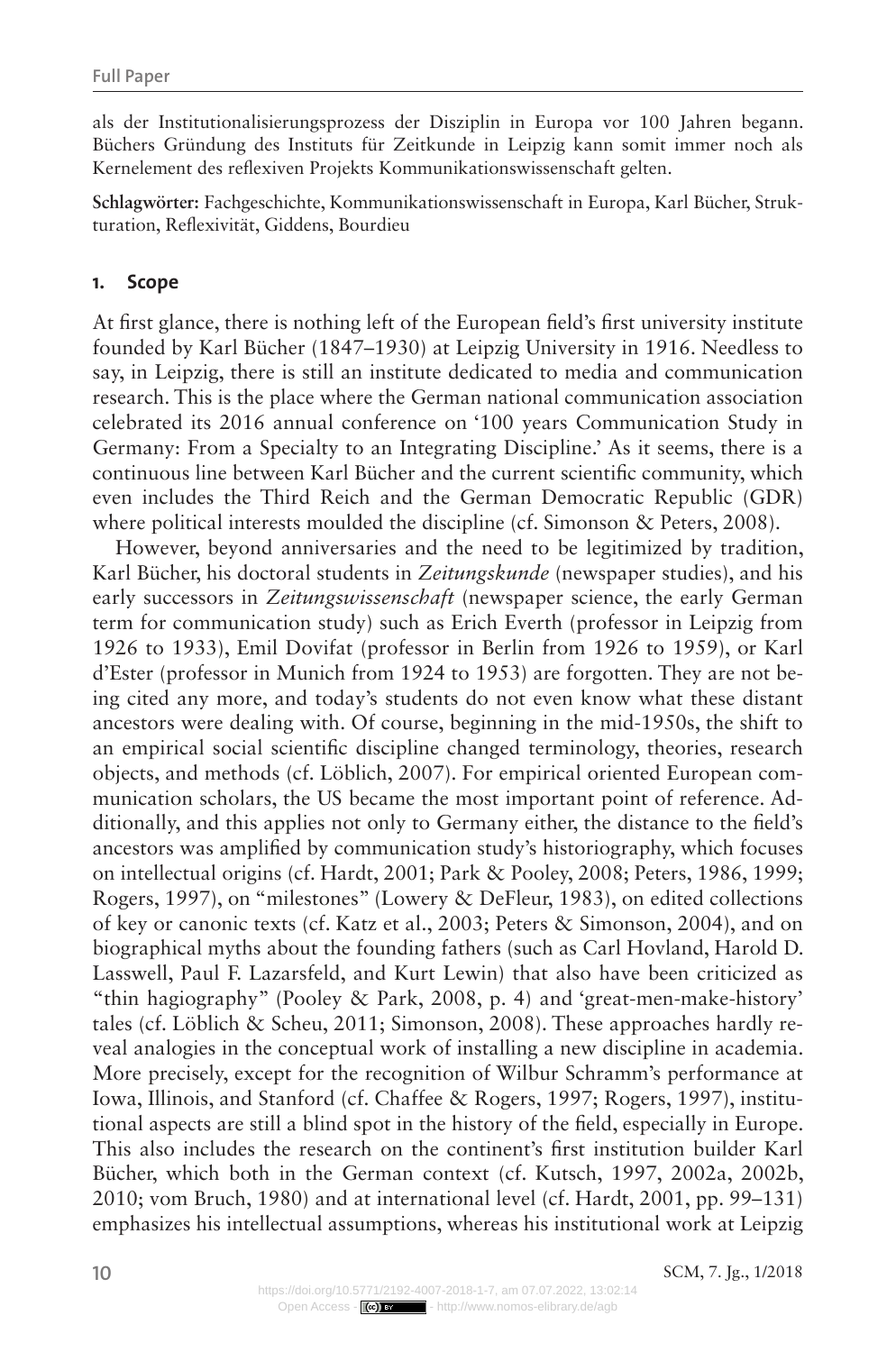University is, with few exceptions (cf. Koenen, 2016a; Wilke, 2016), broadly neglected.

This paper pleads for reconsidering Bücher's role and assumes that his launch of the Leipzig institute had an impact on the discipline's branch that goes far beyond specific content or citations – not only in Germany, but also in Europe. Grounded in Anthony Giddens' structuration theory, we argue that this impact is primarily structural. More precisely, the institutional model created by Bücher at Leipzig University is supposed to be the starting point of communication study's isomorphic structuration that designed the discipline's look and orientation around the continent with large consequences on its position in academia. To retrace these assumed structuration effects, the paper evaluates the literature on communication study's history based on Pierre Bourdieu's analytical tools of habitus, capital, and field. Where did the discipline's pioneers in Europe come from and what power resources did they have? What was the social context that afforded to the launch of communication departments at European universities and which factors were the driving forces? Moreover, what were the principles and orientations that guided the early figures' work and which strategies did they adopt to get legitimacy and to grow as an academic discipline? To make the point, were there similarities or shared features between the launch of the continent's first communication department at Leipzig University and the discipline's development? Of course, outlining Bücher's institutionalization effort and its implicit structuration effects on the European field cannot only be linked to the research on the origins of communication as an academic discipline (cf. Averbeck, 2008; Delia, 1987; Glander, 2000; Simonson & Park, 2016; Wahl-Jorgensen, 2004). It rather focuses on connections between research communities (cf. Koivisto & Thomas, 2010; Löblich & Averbeck, 2016) as well as on the field's identity (cf. Donsbach, 2006; Hardt, 2008; Pooley & Park, 2013) and contributes to its reflexivity (cf. Bourdieu, 2004; Wahl-Jorgensen, 2000; Wiedemann & Meyen, 2016) or, as Giddens (1991, p. 36) would say, to the transformation of "practical consciousness" into "discursive consciousness."

To meet these expectations, the following chapter starts with an introduction to the main sociology of science ideas that guided the analysis. Then, chapter 3 takes a closer look at the figure of Karl Bücher and provides insights into his founding of the Leipzig institute. With a chain of arguments and focusing on highlights of the discipline's development (in Germany, but also, for example, in Spain, in the Netherlands, in Belgium, in Switzerland, or in Austria), chapter 4 finally discusses the structural impact of Bücher's performance on the reflexive project of communication study in Europe. Although the geographical sweep does not allow referring to all European countries and the sometimes diverse nature of the discipline even within one region, the findings indicate that Bücher can be considered as a point of reference of communication study's collective identity – not so much because of his intellectual groundwork, but rather because of his predefinition of what the discipline was all about.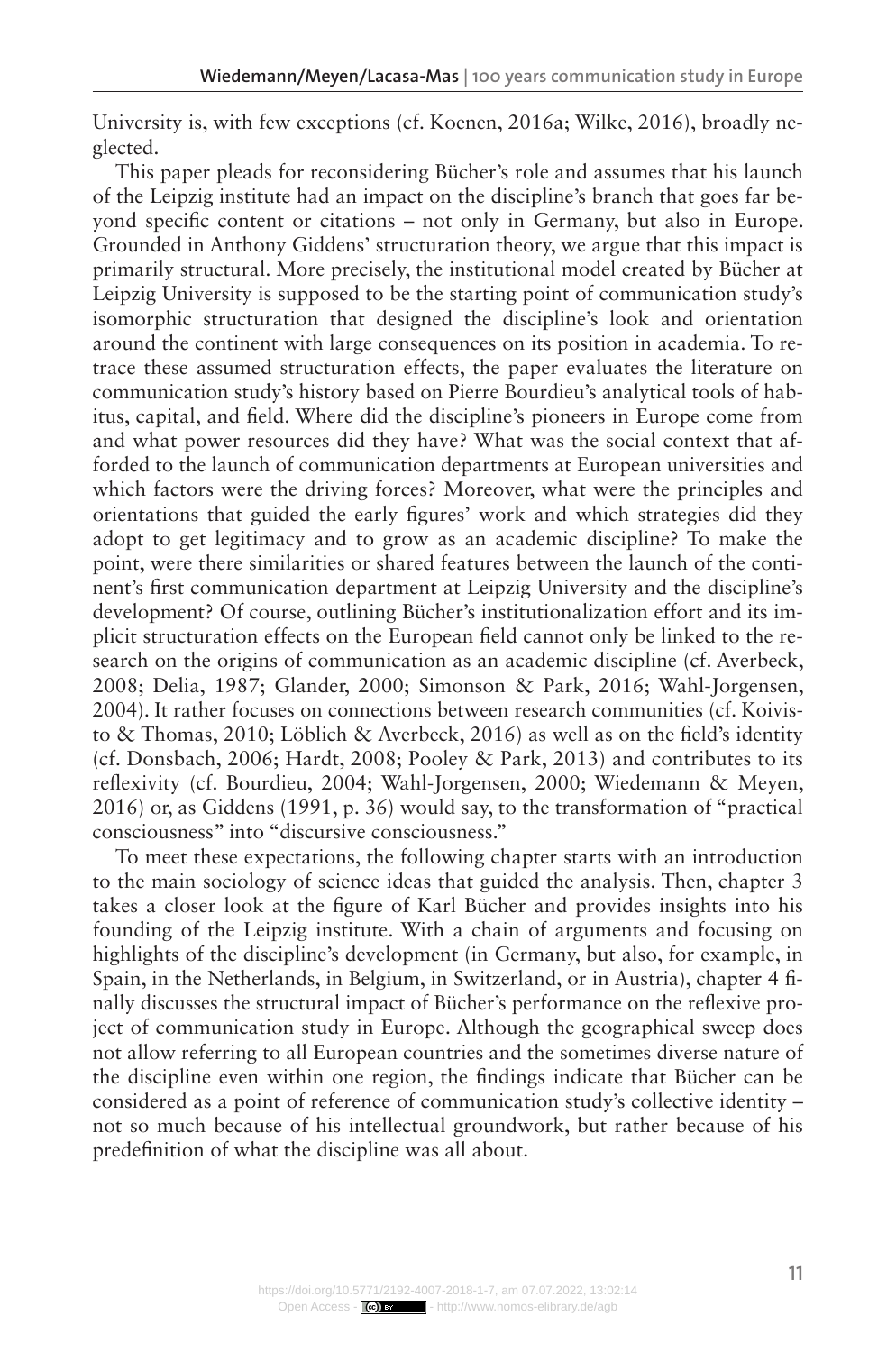#### **2. Theoretical background and research design**

The paper starts from the sociology of science approach's implicitness that the development of an academic discipline is the product of cognitive and social parameters (cf. Kuhn, 1962; Weingart, 2003). Simultaneously, it is assumed that this development reflects the background of its most important figures and the structures they were confronted with. It is easy to link these ideas with Giddens' (1984, 1991) duality of structure concept. Giddens describes every kind of practice as an experience-based stream of behaviour, which reproduces and modifies social structures, defined as "recursively organized set of rules and resources" (1984, p. 25). Said otherwise, agents establish structures, and at the same time are constrained as well as enabled by those structures. What is more, they have a reflexive self-control and their "capacity to keep a particular narrative going" (Giddens, 1991, p. 54) is aimed at creating a continuum that serves as a "self-display" (Giddens, 1991, p. 27) and as a framework of orientation and identification. In other words, structuring properties "make it possible for discernibly similar social practices to exist across varying spans of time and space" (Giddens, 1984, p. 17). Undoubtedly, this reflexive process is also relevant for an academic discipline whose members are permanently contributing to a collective "story about the self" (Giddens, 1991, p. 54), which helps them to sort who they are, what they are dealing with, where they are coming from, and where they are going to. Moreover, it can be assumed that the need for interpreting one's own origin and structuring self-identity was particularly important for communication study, which remained barely developed and without major prestige for the most of the  $20<sup>th</sup>$  century (cf. Abbott, 2002; Meyen, 2015) and was above all a product of external influences (cf. Glander, 2000; Pooley, 2008). Therefore, with Giddens' structuration theory, the launch of European communication study's first institute in Leipzig can be understood as a historical structure that served as an unconscious blueprint for the founding and establishment of communication departments at universities all over the continent. At this point, it is fruitful to line the argumentation with the concept of institutional isomorphism set by Paul J. DiMaggio and Walter W. Powell (1983). Referring to Giddens' structuration theory, significantly, DiMaggio and Powell argue that once a set of organizations emerges as a field, individual efforts to deal rationally with uncertainty and constraints make these organizations increasingly similar – with the aggregate effect of lessening the field's diversity. Thereby, this "inexorable push toward homogenization," which "goes largely behind the back of groups" (DiMaggio & Powell, 1983, pp. 148, 157), is explained by three isomorphic mechanisms: coercive authority stemming from influences of other organizations or expectations in society, mimetic processes resulting from standard responses and (unintentional) imitations, and normative pressures forcing the organization's members to "establish a cognitive base and legitimation for their occupational autonomy" (DiMaggio & Powell, 1983, p. 152). Of course, it can be assumed that these processes also play out in the development of an academic enterprise. Following the sociology of science approach, structuration dimensions could point to the social structure of a discipline's representatives, to stable interfaces with other disciplines or fields in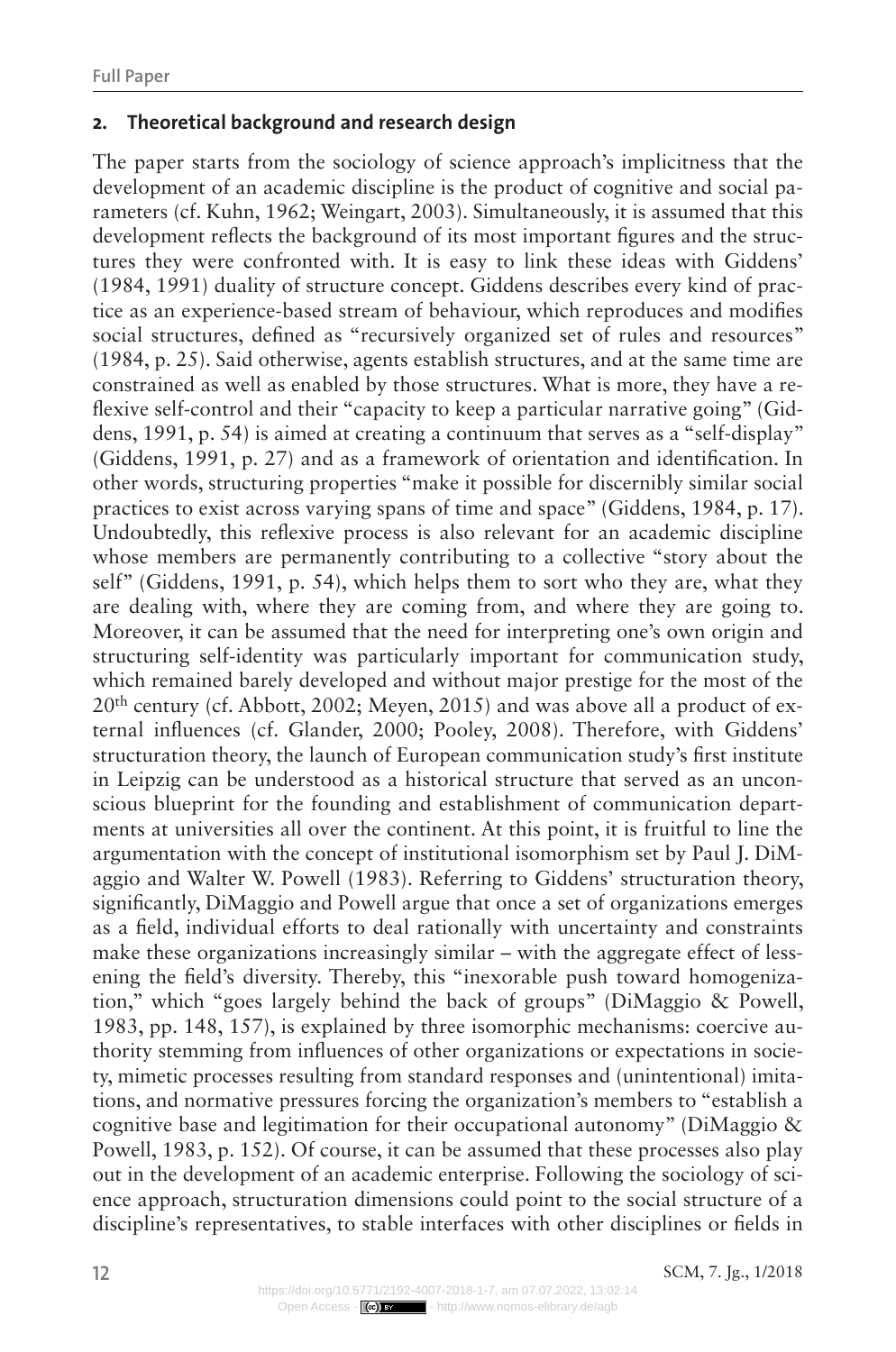society, and to principles that guide the remit of a scientific community including the strategies of ensuring resources and reputation (cf. Kuhn, 1961; Weingart, 2003). Moreover, from the structural differentiation perspective, internal homogenization is operating in science as soon as new disciplines appear, organized between cognitive inequalities and socio-structurally identical elements (cf. Stichweh, 1994). Going back to the structuration of communication study, it is even likely that comparable mechanisms were working in all social sciences during their institutionalization (cf. Wagner et al., 1991).

To scrutinize similarities or shared features between the Leipzig institute and communication study's institutionalization in Europe, the paper draws on the analytical tools of Bourdieu (1975, 2004), who also starts from a circular relationship between subjective and objective structures. Following Bourdieu, academic practice is, at a first level, closely linked to the ruling habitus patterns (both as *opus operatum* and *modus operandi*) and the promising capital mixtures in the field. These well-known concepts refer, on one hand, to the socialized subjectivity of agents (their origin, socialization, and experience), which guides their worldview and behaviour (commitments, patterns of thought, self-concept), and describe, on the other hand, all types of (economic, cultural, social, and symbolic) power resources for a successful position in the social space. However, at a second level, the benefit of field members' habitus and capital is then determined by the structure and logic of the academic universe. Bourdieu described the scientific field as a social microcosm with hierarchies and constraints (2004, pp. 40–44), which is shaped by the "competitive struggle" for "scientific authority" (1975, p. 19) and reflects external effects from higher ranked fields that limit its autonomy.

In this spirit, assuming an implicit structuration process in the development of communication study in Europe, which already started with Bücher's launch of the Leipzig *Zeitungskunde* Institute, has to explore, first, which habitus patterns, capital mixtures, and power structures were at play when Bücher designed the continent's first communication department. Second, it has to examine whether these dimensions, at least in some key aspects, remained effective during the institutionalization process of communication study at European universities. To make it very clear at this point: According to the theoretical perspective, the goal of this paper is not to prove a direct link between Bücher's Leipzig launch and the founding and establishment of other communication departments in Europe via citations or archival references. Instead, with an extensive survey of the literature on the field's history in Europe, the paper emphasizes isomorphic structuration elements of the discipline's practical ('pre-discursive') consciousness across the continent, which nevertheless would be, with Giddens, a strong argument for considering the field's birth in 1916 as crucial for its identity until today.

#### **3. Karl Bücher and the foundation of the Leipzig Zeitungskunde Institute**

The foundation of the Leipzig institute in 1916 was the last stage of Karl Bücher's professional career. Bücher was born in Kirberg (Duchy of Nassau). Despite his modest family background (his father was a brush maker), he studied history, philology, and economics at the University of Bonn and received his doctoral de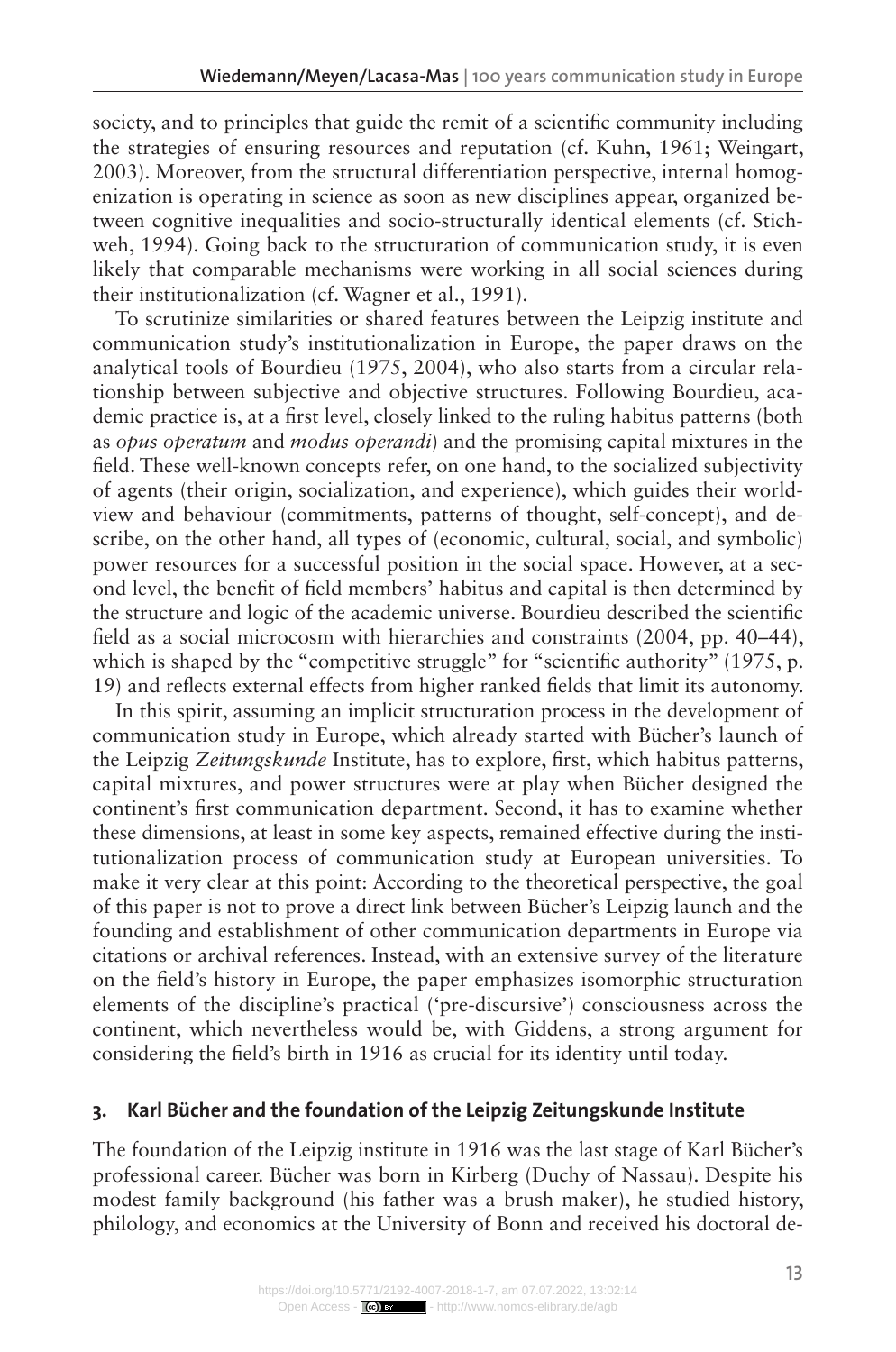gree in history in 1870. Having worked as an upper secondary school teacher (in Dortmund, Amsterdam, and Frankfurt) and as a freelance journalist of the *Frankfurter Zeitung*, the editor of this liberal and middle-class daily newspaper, Leopold Sonnemann, engaged him in 1878 and put him in charge of the social and economic department. There, Bücher got in touch with the economist Albert Schäffle who inspired him to strive for a position in academia. Thanks to his mentor, Bücher could soon submit a habilitation thesis (about the medieval population statistics in Frankfurt) to the economist Alphons Helferich at the University of Munich. In 1881, he received his *venia legendi* in economics and statistics, and from then on, things went rather quickly. He became professor of economics at the universities of Dorpat (1882), Basel (1883), and Karlsruhe (1890), and finally was appointed to a full professorial chair at Leipzig University in 1892 (cf. Hardt, 2001). Shortly after, he was elected dean of the philosophical faculty and rector of the university. During the first decade of the  $20<sup>th</sup>$  century, Bücher was not only recognized as one of the leading protagonists in the field of economics (both in the German Reich and abroad), but also because of his commitment in the Royal Saxon Society for the Sciences. His reputation as a world-famous scholar attracted numerous students from all over the globe including the later socialist politicians Friedrich Stampfer and Hermann Duncker, and the later ministers of foreign affairs, Gustav Stresemann and Michail Iwanowitsch Tereschtschenko (cf. Kutsch, 2002a).

As economist, Bücher belonged to the so-called Historical School, an approach that emerged in the 19th century in Germany and regarded history as a key source of knowledge in economic matters. In this context, three points are important. First, if one follows the Historical School's reasoning that every development depends on time and space, statements about reality need to be rooted in empirical data resulting from historical research or surveying. Within this school, economics was seen as a social science establishing general laws via in-depth studies. Second, the German Historical School was normative. This included both public criticism and advice to politics and economy. Third, closely linked to that, state and government played important roles in the school's conception of economy and society. Put differently, the well-being of the community cannot be guaranteed by the market (cf. Backhaus, 2000; Pearson, 2002).

All these habitus patterns can be found in Bücher's thinking on newspapers and his conception of the Leipzig *Zeitungskunde* Institute. From the beginning of his academic career, press and journalism were part of his writing and teaching (cf. Kutsch, 2010). Yet, in 1884 he started regular lectures on this topic and developed his press statistics paradigm which inspired major follow-up studies (cf. Kutsch, 2002a). The former journalist Bücher was equally well-known for his criticism of the press. He called for the lifting of journalists' anonymity and the breaking down of the big news agencies' monopoly. He also argued against the mixing of journalistic texts and ads (cf. Meyen, 2002), which he regarded as dangerous to "the innocent reader" (Bücher, 1926a, p. 397). In this context, one should consider that Bücher's own journalistic career ended right before the rise of the mass press in Germany. Until his death, he could not understand the readers' interest in, for example, sports and local police news (cf. Meyen, 2002).

**14** SCM, 7. Jg., 1/2018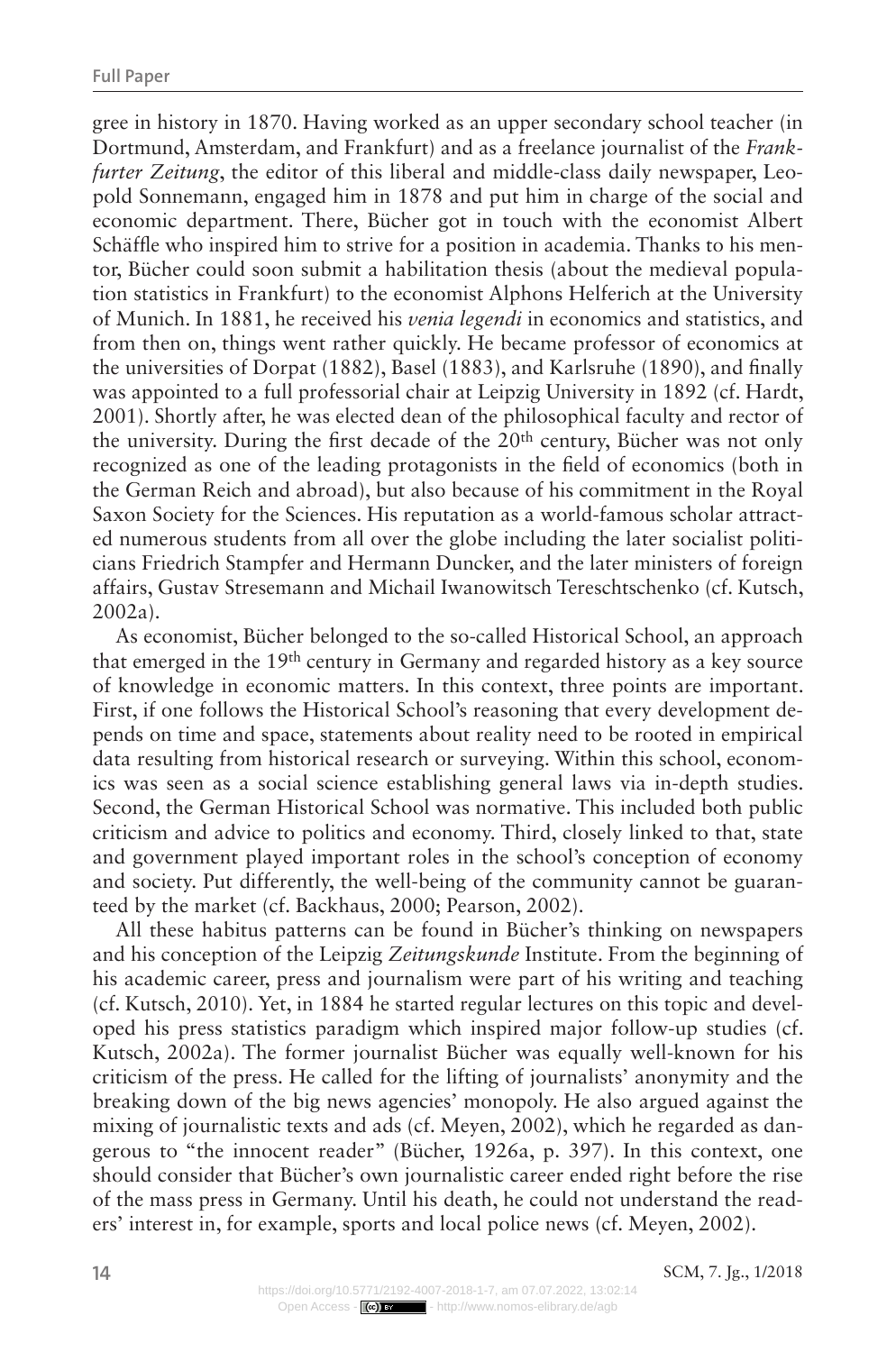However, it is not just Bücher's experience in journalism, his academic work on the topic, and his position as a press critic that predestined him for the foundation of the field's first university institute. Furthermore, he was a pioneer of profession-oriented academic education and training (cf. Kutsch, 2002a). In his *Rektoratsrede* (directorate speech) at the University of Leipzig on 31 October 1903 he already named journalism as one of the socially highly relevant fields, which should be added to the canon of academic disciplines, and exhorted the students to serve the common good rather than Mammon (cf. Kutsch, 2002a). As a young man, he promoted a traineeship reform, and in Leipzig, he was a driving force behind the foundation of the new practice-oriented commercial college in 1898 (cf. Kutsch, 2002b).

For all these reasons, Bücher's claim for the academic training of journalists did not come unexpected. In 1909, the year of the 500<sup>th</sup> anniversary of Leipzig University, being rector again, he wrote an editorial on journalism education at university published in the *Leipziger Tageblatt*. Therein, he was against a new academic discipline, but also refused the idea that journalists just need talent. Like any other mental job, this profession would have clear rules one could learn. Consequently, Bücher (1909) proposed lectures on press history, organization, technology, and statistics as well as practical seminars held by journalists (cf. Hardt, 2001; Kutsch, 2010).

For this appeal, the *Leipziger Tageblatt* special issue on the jubilee was the perfect place of publication. With 15,000 copies read by the Saxon elites, the newspaper was small but powerful. Furthermore, the publisher of the mass-circulation competition paper *Leipziger Neueste Nachrichten*, Edgar Herfurth, donated Leipzig University 15,000 Mark for journalism research and teaching in the anniversary year (cf. Kutsch, 2002a). Probably, not only Bücher but also Herfurth knew about both the journalism schools founded at Midwestern US public universities and the Pulitzer donation on journalism education (cf. Kutsch, 2010). Even more important is the alliance for the future institute: Karl Bücher, with the capital of a world-famous economist, known as experienced journalist and long-standing press critic, and at the peak of his academic career, elected the university's anniversary rector, was backed by the leading Saxon newspapers and, therefore, by the published opinion.

This strong support from other social fields was necessary since the established academic disciplines did not see the need to initiate academic training courses and institutions for journalists in Germany. Moreover, especially the popular press was considered as a tool of national dulling not worth any research effort. Additionally, rooted in a role perception, which included advising political decision makers and stimulating debates, many scholars regarded journalists and dailies as rivals in the battle for interpreting public events. Therefore, both criticism of the press and disregard for journalists and journalistic writing style were the order of the day at German Empire universities (cf. vom Bruch, 1980). It thus hardly seems unexpected that Bücher's regular lectures on press and journalism provoked astonishment. Yet, thanks to books such as *Arbeit und Rhythmus* (Work and rhythm, six editions from 1896 to 1924) and *Die Entstehung der Volks-*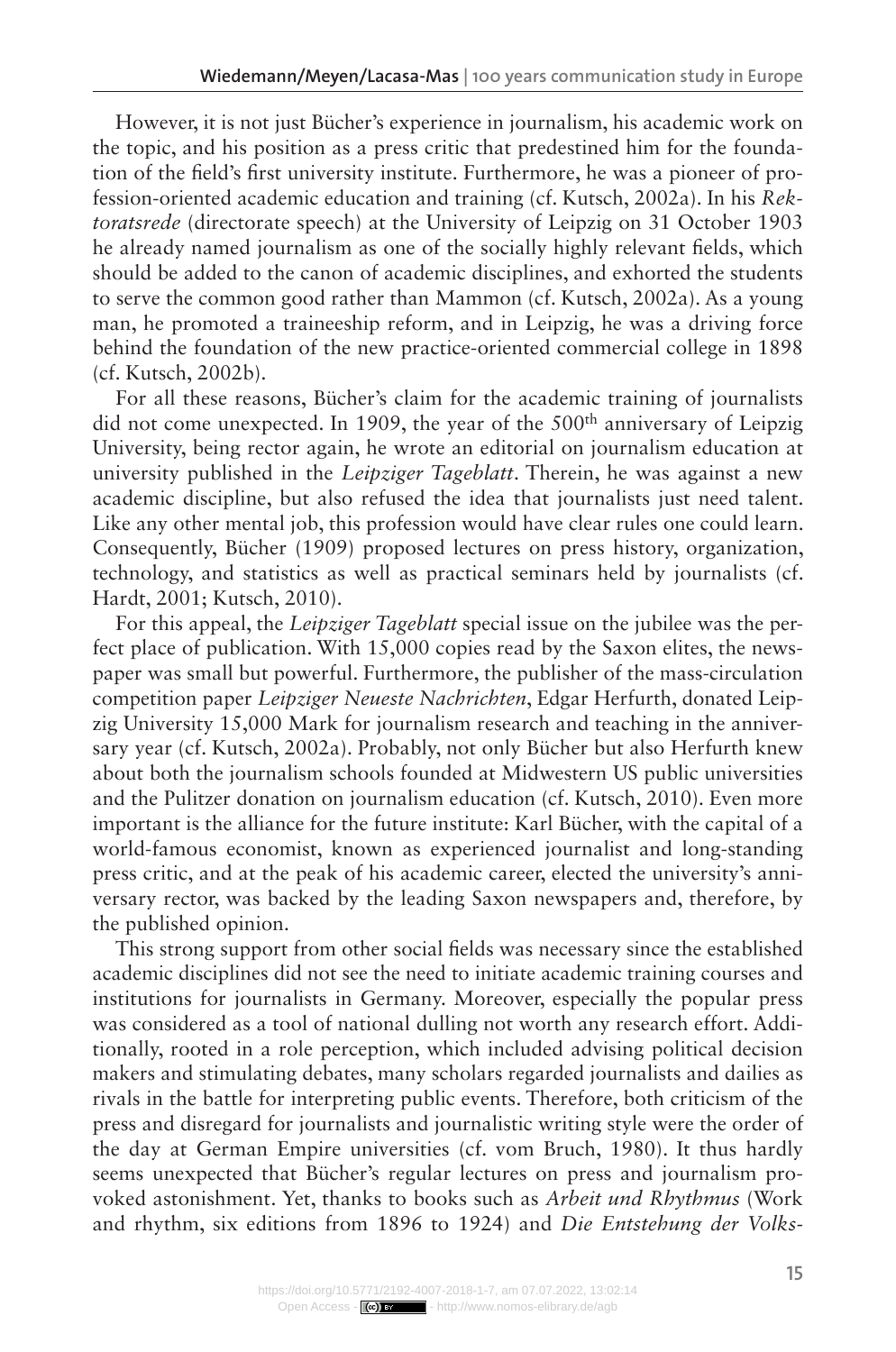*wirtschaft* (The emergence of national economy; 17 editions between 1893 and 1926), his reputation was not harmed (cf. Meyen & Löblich, 2006).

When Bücher finally proposed the foundation of the Leipzig *Zeitungskunde* Institute in 1915, he was almost 70 and ready to retire. These conditions lowered the resistance against the new field of research and teaching. Bücher did not want a professorship but an old man's toy (cf. Meyen & Löblich, 2006). He had a donor (the publisher Edgar Herfurth) and new patriotic arguments drawn from the war experience. According to Bücher (1915b), the German press had failed during the first years of battle. He criticized the sensational rather than factual coverage (cf. Meyen, 2002) and claimed that this was the major reason for the animosity toward Germany in the neutral countries. In his submission to the Saxon ministry of education and cultural affairs, he proposed academic education and training of journalists as a way out of the current low level (cf. vom Bruch, 1980). Bücher's (1915a) curriculum converted the ideas outlined in the *Leipziger Tageblatt* editorial including disciplinary studies in the aspirated field of coverage (for economic editors, for example, economics, statistics, administration, law, and technology), lectures on press and journalism based on his own model, and practical training done by practitioners.

In literature on the German field's origins, there is a dispute about Bücher's true motives. The most debated issue concerns whether the Leipzig institute was just about journalism education (cf. Hardt, 2001; Kutsch, 2002a, 2002b; vom Bruch, 1980) or, further, about the foundation of a discipline (cf. Koenen, 2015a, 2015b; Meyen, 2002; Meyen & Löblich, 2006). Although Bücher (1926b) himself stressed that his initiative only aimed at creating a university-level program for the preparation of future journalists, there are good reasons for interpreting his statements as tactical in light of the pressure he was confronted with on behalf of the established disciplines. Especially the humanities at that time worried about falling behind the growing number of new specialized programs (cf. vom Bruch, 1980). Moreover, Bücher used his power resources to make the birth of this new academic enterprise go smoothly. Being aware that academic research on press and journalism would only be possible with PhD students on the subject, he got the right to award doctorates in 1921 and supervised altogether 24 dissertations based on social scientific methods (mostly surveys and statistics, but even content analyses; cf. Meyen, 2002). At all other German universities, the students of *Zeitungswissenschaft* had to wait until the Third Reich in order to graduate – if they did not want to do their exams elsewhere. Besides, although he had long been retired, Bücher launched a new publication series at the Leipzig institute (cf. Kutsch, 2002b). Additionally, against the background that in his eyes, the Leipzig colleagues in history wanted to absorb the financially well-appointed institute after his leaving (cf. Kutsch, 2002b), he started two habilitation procedures to have a promising candidate for the desired professorship. While the first procedure failed (Johannes Kleinpaul), the second was successful in 1922 (Walter Schöne). However, Leipzig's first chair holder became the journalist Erich Everth (cf. Koenen, 2015a, 2016c).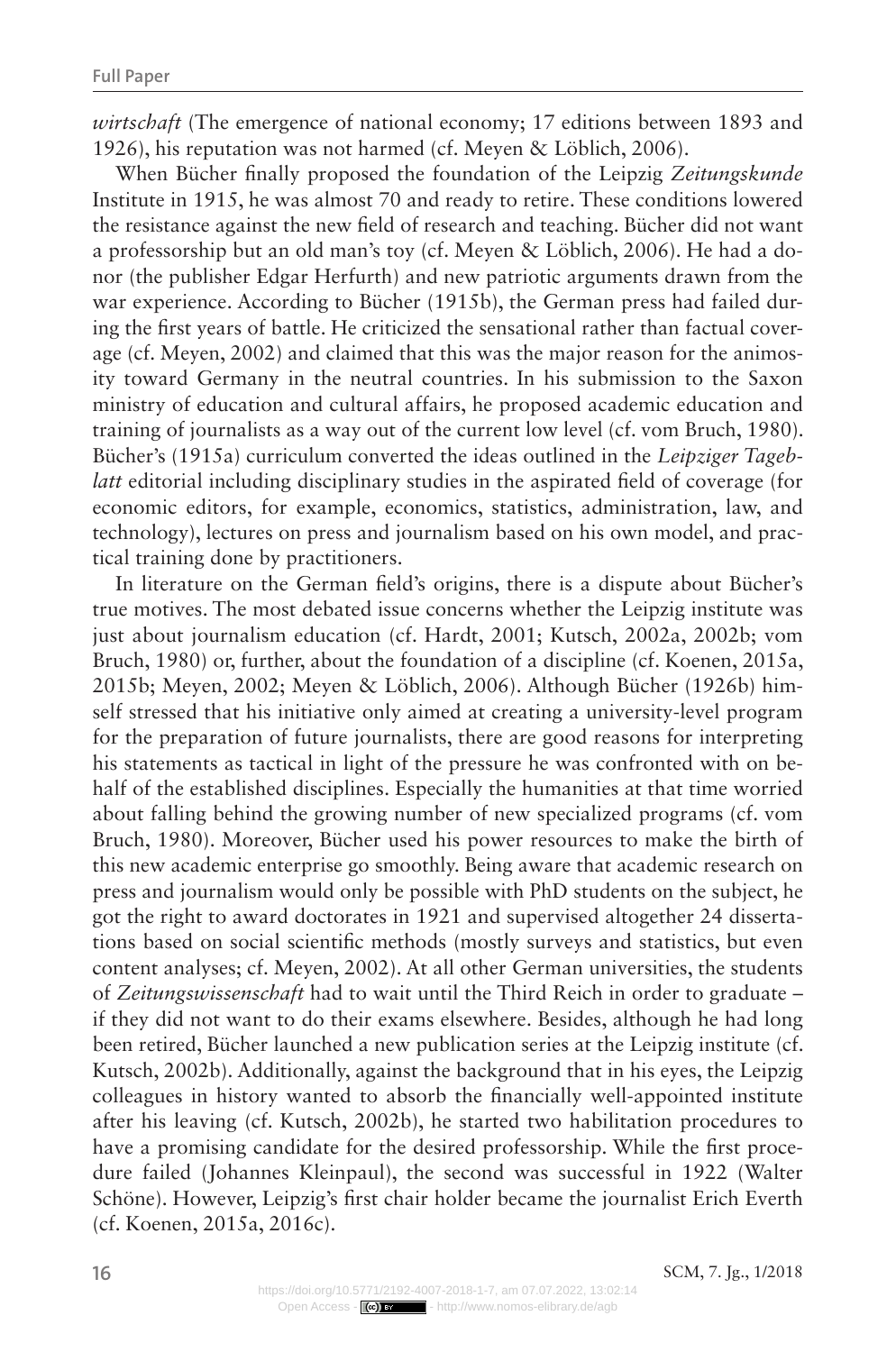#### **4. Isomorphic structuration effects on the European communication field**

This chapter is organized into four theses. It retraces isomorphic structuration effects in institutional features and decisions during communication study's development across Europe, which were already predefined by Karl Bücher's performance at the Leipzig *Zeitungskunde* Institute. Thereby, the following perspectives are distinguished: agents (habitus as *opus operatum* and capital of the field's pioneers), surrounding social structures (configuration of the social space), research and teaching program (habitus as *modus operandi*), and reputation strategies (to get recognition as a university discipline). As said, to make the institutional argument comprehensible, the arguments focus highlights in the field's history. These highlights, however, can easily be linked to developments of academic communication research we do not mention in this paper. The fact that some national scenarios might seem overrepresented has a simple reason: The German discipline, for example, has the longest tradition, is the most differentiated around Europe and is also well-explored by the field's historiography, whereas research on the much younger history of communication study in France is still rather exceptional (cf. Averbeck-Lietz, 2010; Löblich & Averbeck-Lietz, 2016) and literature on the discipline's institutionalization in some smaller countries does not even exist.

*Thesis 1 (agents): The founding of communication departments at European universities was the work of long-time professionals in fields related to public affairs (journalism, publishing, and politics) who transferred their expertise and reputation to academia. Meta capital in the public sphere (such as conduct, experience, network, and prestige) proved more useful than academic qualifications to convince decision makers of the need for a university-based research and teaching in press and journalism.*

Undoubtedly, Karl Bücher's journalistic experience and his academic career in economics, but also his prestige as a well-known intellectual figure and especially his contacts to Saxon society's elite were key factors of the successful founding of the Leipzig institute, even if some scepticism on behalf of the older disciplines remained.

To stay in Germany, it is not an accident that the art historian Erich Everth also looked back on 17 years of journalism when he became Bücher's successor in 1926. Significantly, Everth had made a name for himself as chief editor of the *Leipziger Tageblatt* (cf. Koenen 2015a, 2015b, 2016b, 2016c). Except for the Munich *Zeitungswissenschaft* Institute founded in 1924 and led by Karl d'Ester who held a *venia legendi* in newspaper studies and was the German field's first full professor, all university institutes or lectureships related to press and journalism lay in hands of communication professionals at this stage. In Berlin, for example, the launch of the German Institute of Newspaper Studies (*Deutsches Institut für Zeitungskunde*) in the mid-1920s was the work of the former journalist and press officer of the Prussian ministry of culture, Martin Mohr, until Emil Dovifat, chief editor of *Der Deutsche*, the publication platform of the Christian trade union, got in charge few years later. Obviously, placing emphasis on agents with professional experience, networks, and social reputation was the best argu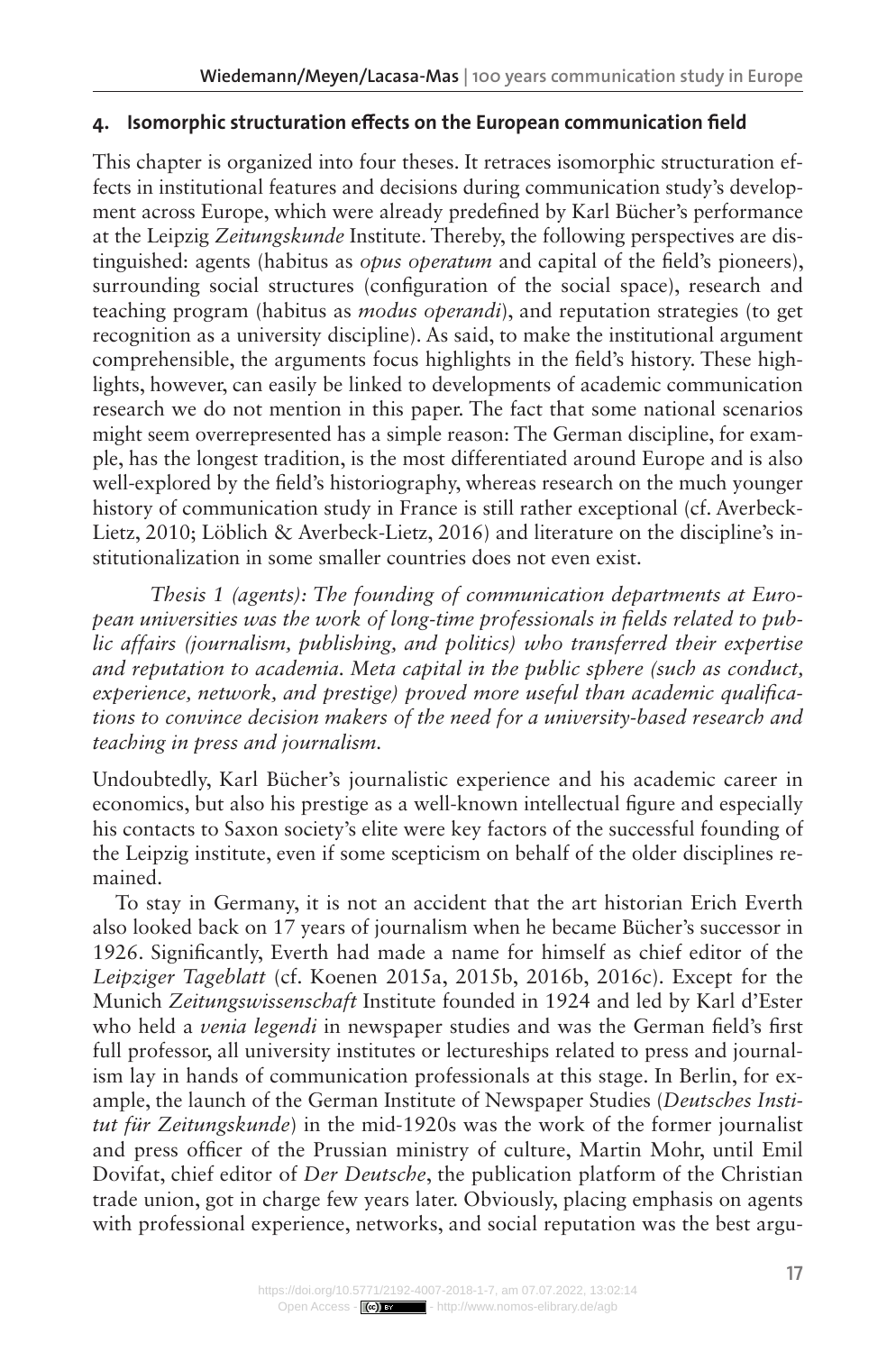ment for university decision makers to accept a discipline dealing with press and journalism, although, as will be outlined, high-profile journalism posts did not automatically go along with academic legitimacy for the new-born discipline.

This structuration pattern becomes even clearer having a look at the discipline's reestablishment after the Third Reich when the field's recognition was at stake again and just a few one-man departments remained. Their protagonists hardly stood out because of in-depth knowledge of academic matters, but drew on practical skills and "meta capital" in the public sphere (cf. Couldry, 2012, p. 240) to ensure the discipline's further existence. Walter Hagemann became director of the Muenster *Publizistik* Institute (this was the new term for *Zeitungswissenschaft*) in 1946 thanks to his position as Catholic daily *Germania's* chief editor and his contacts in political Catholicism. Although a dissertation in history from 1922 was his only academic reference, he briefly was appointed to an extraordinary professorship and praised as the discipline's "naturally born representative" (Wiedemann, 2016, p. 116). When he left the field a decade later, the University of Muenster 'imported' the Dutch Henk Prakke, mainly renowned because of being director of the publishing house Van Gorcum. At the other two departments overcoming World War II, the strategies to find the appropriate successors of Emil Dovifat and Karl d'Ester were very similar. Appointments in Berlin and Munich show what decision makers in science policy valued most: practical experience in journalism. In Berlin, Fritz Eberhard (social democratic, general director of the public broadcasting *Süddeutscher Rundfunk*) and Harry Pross (chief editor of the broadcasting station *Radio Bremen*) were appointed in 1961 and 1968. In Munich, *Süddeutsche Zeitung's* theatre critic Hanns Braun and Catholic weekly *Rheinischer Merkur's* chief editor Otto Roegele were appointed in 1955 and 1963. In addition, going beyond habitus and capital of high-status journalists, Elisabeth Noelle-Neumann became director of the new *Publizistik* department at the University of Mainz in 1965 not so much because of her dissertation (at least within the discipline). More important was her fame as founder of the Allensbach Institute for Public Opinion Research, which helped her even to establish a number of professorships (in the same way as Roegele did in Munich; cf. Meyen, 2007).

In other European countries, the scenarios pointed out to be similar. In Switzerland, for example, during the pre-institutionalized period of communication as an academic discipline, Oskar Wettstein and Michael Bühler, who had both studied law, were active politicians and journalists, while they gave lectures of newspaper studies at the Zurich Journalistic Seminar and the University of Bern. Then, Karl Weber was the first to hold a (titular and then extraordinary) professorship of journalism in Zurich around 1940. To make this step, he benefitted from his practical knowledge as an editor of the *Basler Nachrichten* and the *Neue Zürcher Zeitung* as well as from being a member of the Swiss Press Association. Weber's successor was Siegfried Frey who had started out in journalism, too (cf. Vroons, 2005). In the Netherlands, the discipline's institutionalization process took more time. After *De Standaard's* chief editor Abraham Kuyter had pleaded for the launch of journalism studies at universities and organized early training seminars in Amsterdam from 1912 to 1916, the two journalists Antonius Johannes Lieve-

**18** SCM, 7. Jg., 1/2018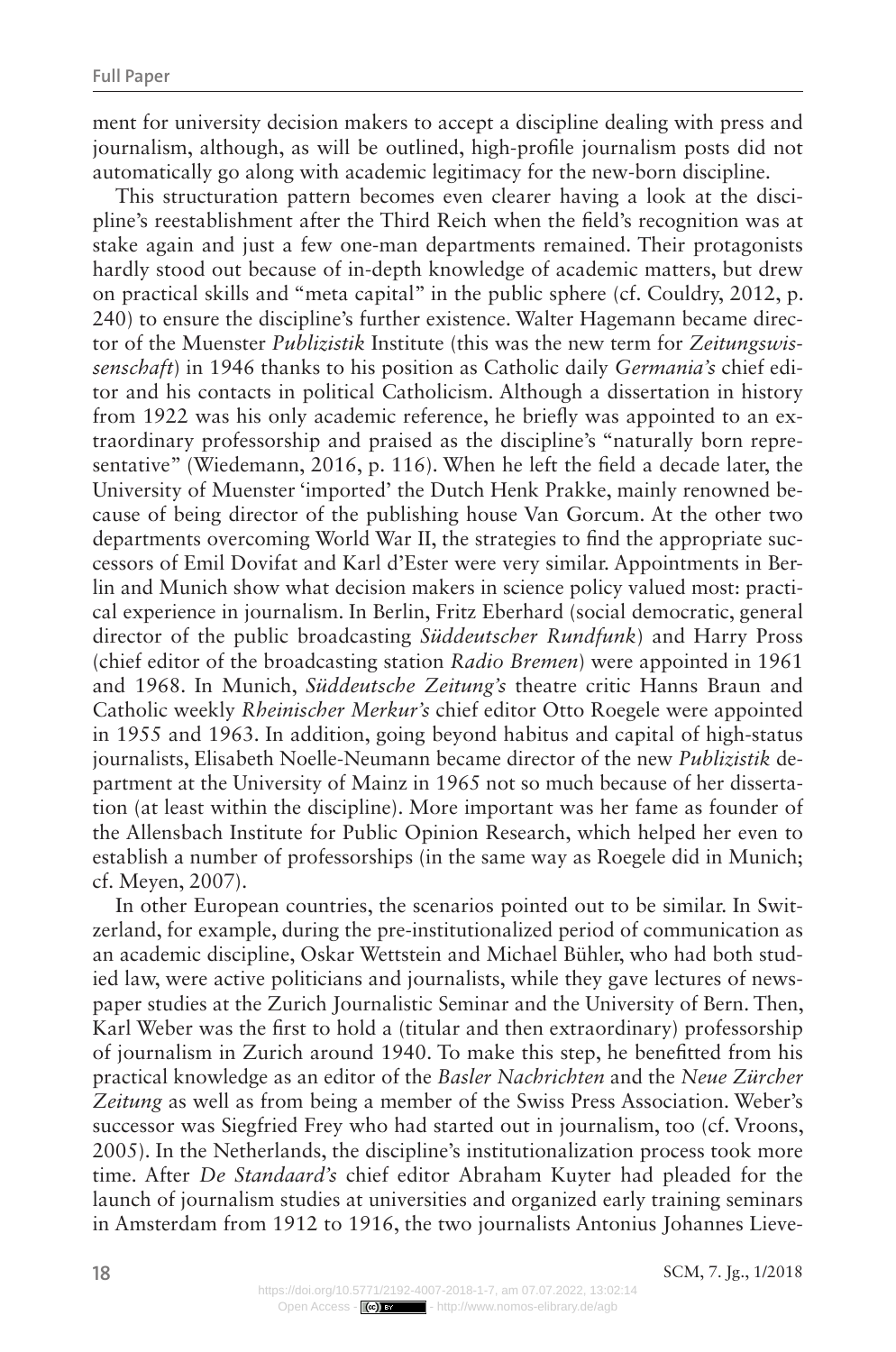goed and Willem Nicolaas van der Hout gave journalistic lectures at the universities of Leiden and Utrecht in the 1930s. In the post-war era, the spots of inspiration were located in Amsterdam and Nijmegen. In 1948, the emigrated German journalist Kurt Baschwitz, who would found the *International Communication Gazette* in 1955 (cf. Wieten, 2005), became professor of press, propaganda, and public opinion at the Dutch Institute for the Science of the Press which belonged to Amsterdam University's Faculty of Political and Social Sciences (although it could not offer main courses for students). Ten years later, he was followed by the economist Maarten Rooij who brought in his conduct and experience as chief editor of the *Nieuwe Rotterdamse Courant*. In Nijmegen, the *Instituut voor de Katholieke Journalistiek* founded in 1947 was first headed by the journalist Hans Hermans. In 1950, it was taken over by the former Catholic daily newspaper *De Tijd's* chief editor Leo Schlichting who had studied law and held a professorship of political science. Having been rector of the university in 1960, Schlichting successfully tackled the route for the *Instituut voor Massacommunicatie* which should become a driving force for officially implementing communication study at Dutch universities in the 1980s (cf. Hemels, 2015).

Without going into details, the habitus and capital of other founding fathers of the discipline in Europe confirm our thesis: In Flanders, the Catholic University of Leuven's *Dagbladwetenschap* was the pioneer project of the Franciscan priest Nabor Devolder since 1946. At that time in Italy, Rome's *Instituto Italiano di Pubblicismo* was led by the historian and man of letters, Francesco Fattorello, the Italian doyen of academic press and journalism studies. In France, the council of the *Institut Français de Presse* in Paris consisted of academic and press representatives who designed research and teaching in 1953. In Spain, Alfonso Nieto, the director of the journalism institute at the University of Navarra, used his governmental contacts to install a major during the 1960s. Ten years later, not only in Navarra but also in Madrid and Barcelona, the admission of information science faculties went along with hiring communication professionals (cf. Ribeiro, 2016), whereas academic curricula only played a secondary role and qualifications in the discipline itself were not needed at all.

*Thesis 2 (structures): From its beginning, European communication study was closely linked to the socio-political climate and the ongoing media expansion. Whereas the discipline's founders argued with the societal relevance, politicians and stakeholders from the public sphere considered the field as a vehicle for their own interests (in order to influence public opinion or to meet the growing need of communication professionals). Consequently, the discipline's autonomy remained low and normative approaches were dominating.*

As shown, Karl Bücher used a strong argument in his call for a university-based research and teaching of press and journalism stating an alleged failure of the German press during World War I. Accordingly, his journalism education and training had a clear mission. However, the Leipzig *Zeitungskunde* Institute's launch was also favoured by the political climate and coming social changes in Germany at that time: the looming military defeat heralding the end of the imperial era, the rise of the mass press, and a political debate on how to raise journal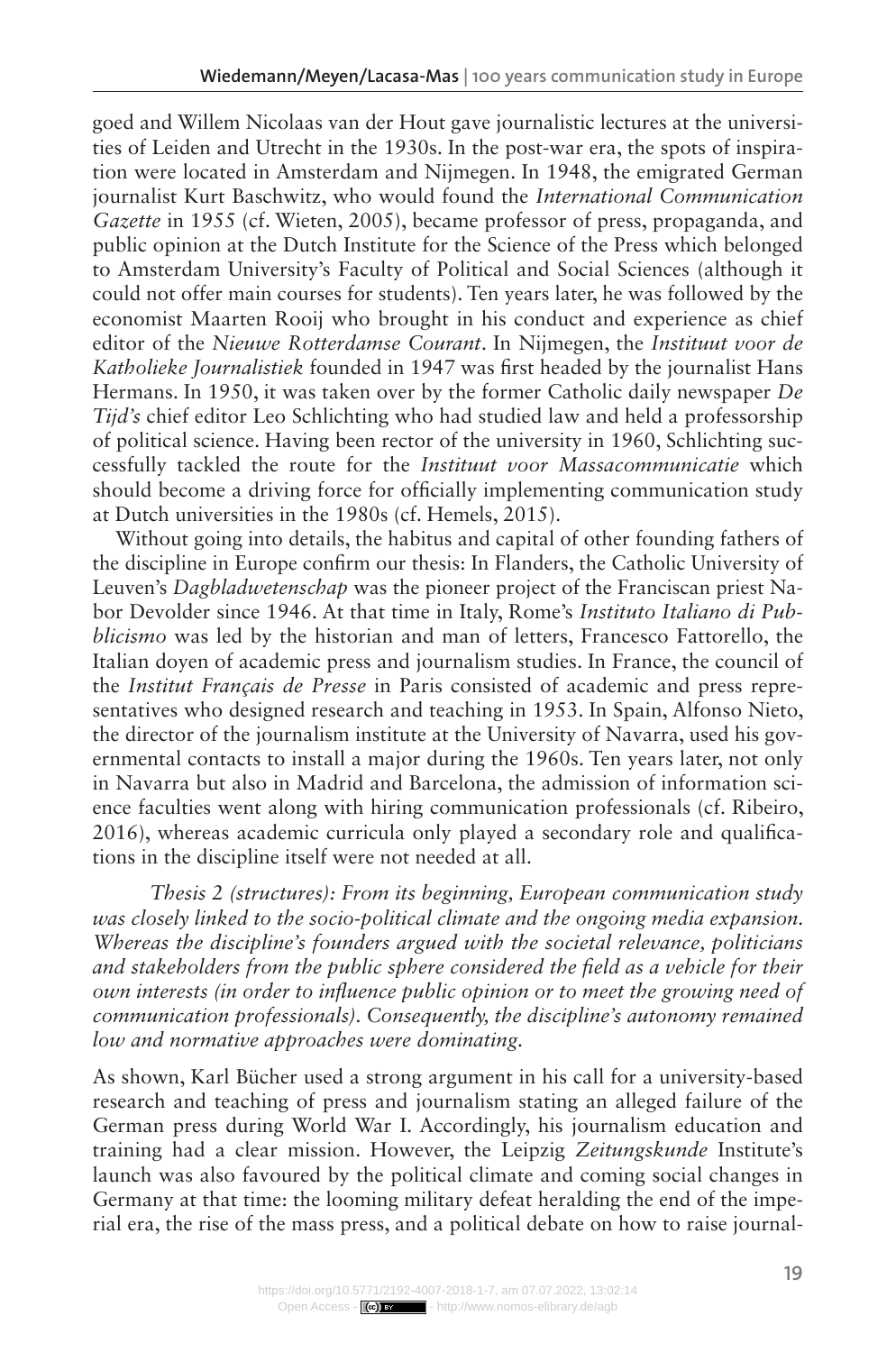ists' effectiveness in the fight for public opinion. Another impetus for creating a communication and journalism discipline came from publishers and journalists' associations, which, again, reflects the high degree of external influences on the conception of the field.

In the US, the implementation of communication disciplines was forwarded by World War II with its interdisciplinary work on propaganda conditioned by the Rockefeller Foundation's support, military, CIA, and State Department funding (cf. Pooley, 2008). These agents also sponsored the search for effective propaganda designs in the early Cold War (cf. Glander, 2000; Simpson, 1994). Quite the same set of external effects from other social fields can be found in Europe. In Flanders, for example, the Belgian Press Union had pushed the formation of communication study already during the 1920s. Then, the social impact of the press and the urge to understand the propaganda use of media were Devolder's main arguments for justifying a discipline with the public function of journalism and ethical premises at its core (cf. Van den Bulck & Van den Bulck, 2017). As to Austria, the Vienna institute, which was created in 1942 under the rule of the Nazis, reopened in 1946. Headed by the politician Eduard Ludwig, member of the Austrian People's Party, the institute had a clear focus: the observation of press policy and the journalism education, both with the goal of strengthening democracy (cf. Thiele, 2016).

At that time in post-war Germany, the ex-journalist Walter Hagemann, motivated by the goal to equip the new generation with intellectual and professional knowledge, also pleaded for the education of journalists at university. Just like in the Austrian context, the "desperate situation of public life" would need "young people standing up for a better, real democratic, and ambitious journalism," he argued (Hagemann, 1947). Hagemann's willingness to prepare his students for professions in the public sphere had a strong ally: UNESCO's Clearing House of the Department of Mass Communication which interfered in the debate on the media's moral significance in industrial societies. In 1956, UNESCO organized an international expert meeting in Paris where the promotion of media research was recommended, referring to universities as providers of facilities for journalism education and training (cf. Vroons, 2005). Of course, UNESCO also supported the foundation of the International Association for Mass Communication Research (IAMCR) in 1957. Nevertheless, European communication study's further institutionalization had to wait one more decade until the media expansion triggered the needs for applicable knowledge, trained students, and a public debate on the societal consequences of commercial media products. This structuration effect was also operative regarding the beginning of a university-based communication discipline in the Nordic countries (cf. Pietilä et al., 1990; Slaatta, 2016) or, for example, the birth of media and communication research in the UK, even if this was not rooted in newspaper studies (cf. Lodge, 2016). In fact, besides the University of Birmingham's Centre for Contemporary Cultural Studies founded by Richard Hoggart (1964), James Halloran's establishment of the Centre for Mass Communication Research in Leicester (1966) and Jay Blumler's launch of the Centre for Television Research in Leeds (1968) were linked to broadcasting institutions. However, although researchers had diverging disciplinary back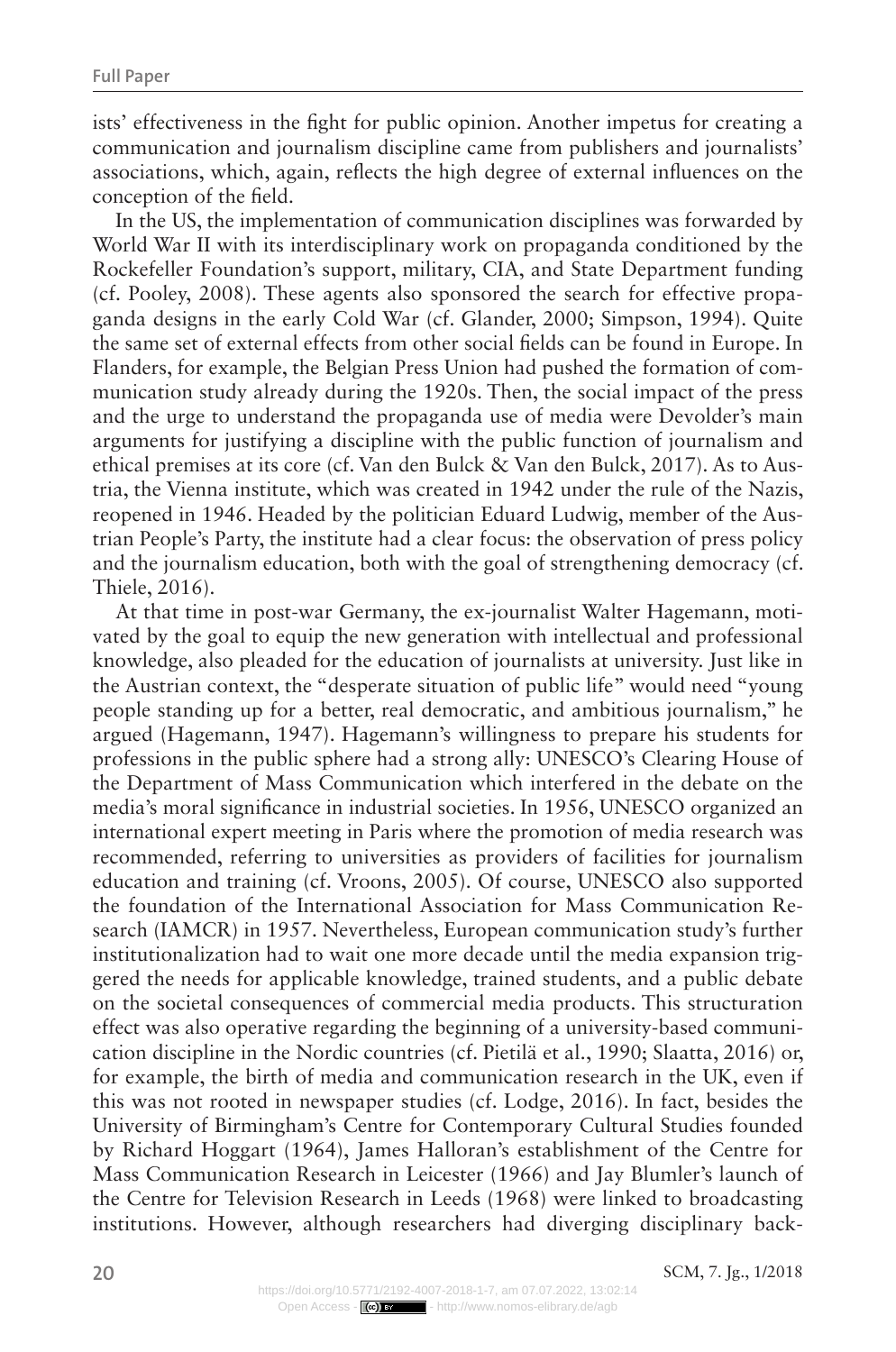grounds, they shared a "concern with the social change," and focused on "effect changes to television, to media or more broadly popular culture had on society" (Noonan & Lohmeier, 2017; cf. Blumler, 2012). As to France, sciences of information and communication (SIC), also quite distinct to the field in other European countries at first glance, were accepted as an academic discipline in 1975. Thereby, key institutionalization factors were the normative pressure and the political target to prepare universities for the so-called 'information society.' More precisely, the "need for practical aims in journalism training and for scientific analysis and prognosis in times of the rise of media technologies was a helpful coincidence" (Löblich & Averbeck-Lietz, 2016, p. 39). As a result, in light of the post-1968 modernization and the growing media sector, the SIC were put into charge to implement education programs oriented toward communication professions and fulfilled a societal task (cf. Averbeck, 2008).

Being aware of the socio-political influence on European communication study's establishment, which also included politically motivated appointments, as the example of West Germany shows (cf. Meyen, 2007), it is not so far off to line the argumentation with parallel field developments in non-democratic systems. Whereas traditions of German *Zeitungswissenschaft* dating back to the interwar years coexisted with dominant Marxist tendencies in the more open national contexts of South Eastern Europe such as Yugoslavia (cf. Peruško & Vozab, 2016), GDR's only Faculty of Journalism was founded in 1954 (significantly, at Leipzig University) according to the Soviet model and renamed Journalism Section as part of the higher education reform in 1969. Like in other national environments, its founding figures were renowned practitioners. Hermann Budzislawski, for example, had written for the left-wing intellectual magazine *Die Weltbühne* during the Weimar Republic, been at the head of the anti-Nazi magazine *Die neue Weltbühne* during exile in Prague, and spent several years in the US, working, among others, as a ghost writer for Dorothy Thompson, before he became the faculty's first dean. However, GDR's field of journalism studies was subjugated to strong interferences from the communist party that spread its concept of research on mass media and its ideas on how to educate journalists. Therefore, East German communication scholars were primarily party functionaries paid by the government to form communication professionals who would fit into the steered media (cf. Meyen, 2014). The case of Leipzig's journalism faculty/section exemplarily stands for the discipline's heteronomous position in the social space of socialist countries in Europe (cf. Jirák & Köpplová, 2008), but also in Spain under the rule of Franco, the structuration scenario was similar. Influenced by Italian fascism, Madrid's national school of journalism (*Escuela Oficial de Periodismo*) founded in 1942 was part of the media steering program guaranteeing the journalistic profession's ideological assimilation (according to the Press Law for the control of information and communication media which converted the press into a state institution; cf. Lacasa-Mas, 2017). Not surprisingly, the before mentioned switch to information science faculties in the early 1970s and the discipline's consolidation (cf. Alsina & García Jiménez, 2010) came along with liberalization tendencies and the country's economic upturn. In Portugal, despite of the journalist union's firm battle for the creation of a journalism school inside a higher edu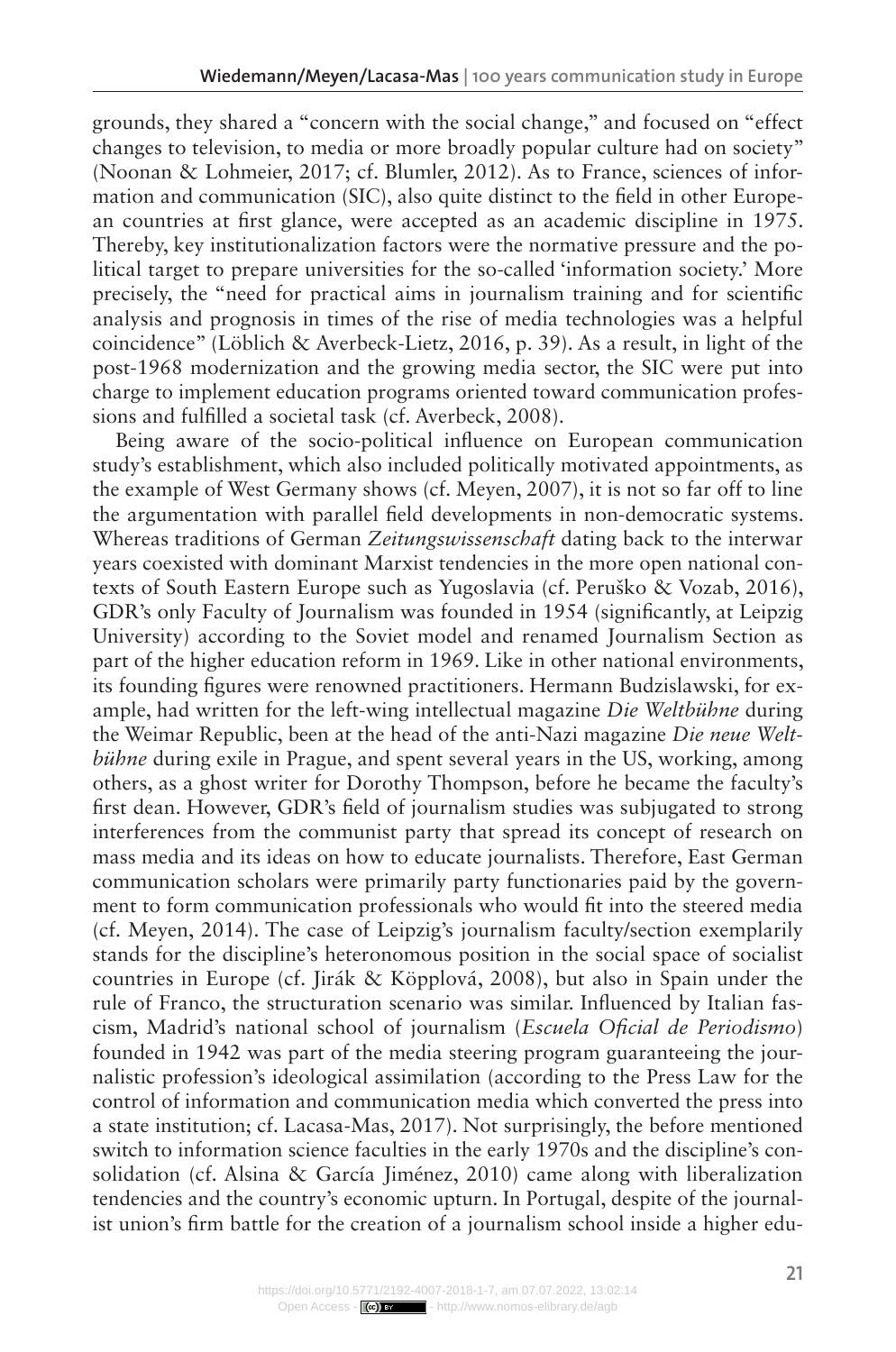cation institution, university-based education and research in the subject was not promoted by Salazar's *Estado Novo* regime. As a consequence, the first university degree in social communication (at the New University of Lisbon) was established as late as 1979, five years after the implementation of democracy. Of course, in light of the triumphal procession of audio-visual mass culture, it aimed to train any kind of professionals in the media and communication sectors (cf. Ribeiro, 2016). Whereas on the Iberian Peninsula, communication study experienced a boom after the 1970s, when democracies supplanted fascist regimes, in large parts of Eastern Europe, the discipline took off after the fall of communism and the unlocking of restrictions, another indicator for the field's interaction with social structures.

*Thesis 3 (program): Besides the historical research of the press, European communication study's agenda was oriented toward practical application since the beginning. The combination of research with journalism education not only included the urge for professors and lecturers with practical experiences, but also journalistic training seminars and the permanent contact with communication professionals. Additionally, empirical studies should equip practitioners with academic knowledge.*

Of course, the conception of the Leipzig *Zeitungskunde* Institute reflected Bücher's habitus and capital as an experienced journalist, an economist belonging to the Historical School, and a severe press critic, as well as the socio-political climate at that time (with an emerging belief in the potential of a communication discipline in the fight for public opinion and a better image of press and journalism). As shown, the result was a research and teaching agenda with profession-oriented journalism education and a focus on empirical studies based on social scientific methods. However, in light of the disregard for press and journalism at German universities, this practice-oriented agenda could hardly weaken the pressure Bücher was confronted with and solve the new discipline's lack of academic legitimacy.

Exactly these structuration parameters remained in vigour throughout European communication study's development during the 20<sup>th</sup> century. To start again in West Germany after World War II, the reestablishment of *Zeitungswissenschaft* as a rudimentary social scientific discipline called *Publizistikwissenschaft* was mainly the work of Walter Hagemann at Muenster University and then became a role model for the post-war field in several Western European countries (cf. Wiedemann, 2016). Although Hagemann did not give up historical perspectives, his habitual performance was, above all, marked by the effort to increase the discipline's practical application. The classes at the *Publizistik* Institute should prepare the students for future positions in the public sphere. Moreover, to establish a link between theory and practice, Hagemann used his contacts and encouraged networking (arranging, among others, internships and trainings to come from press professionals). His research program was aimed at reconnecting the *Publizistikwissenschaft* to social sciences (especially sociological perspectives had gotten lost during the Third Reich; cf. Averbeck, 2001) and underlining its practical relevance regardless of the astonishment he provoked within the traditional disciplines. Ten years before Elisabeth Noelle-Neumann finally converted West Ger-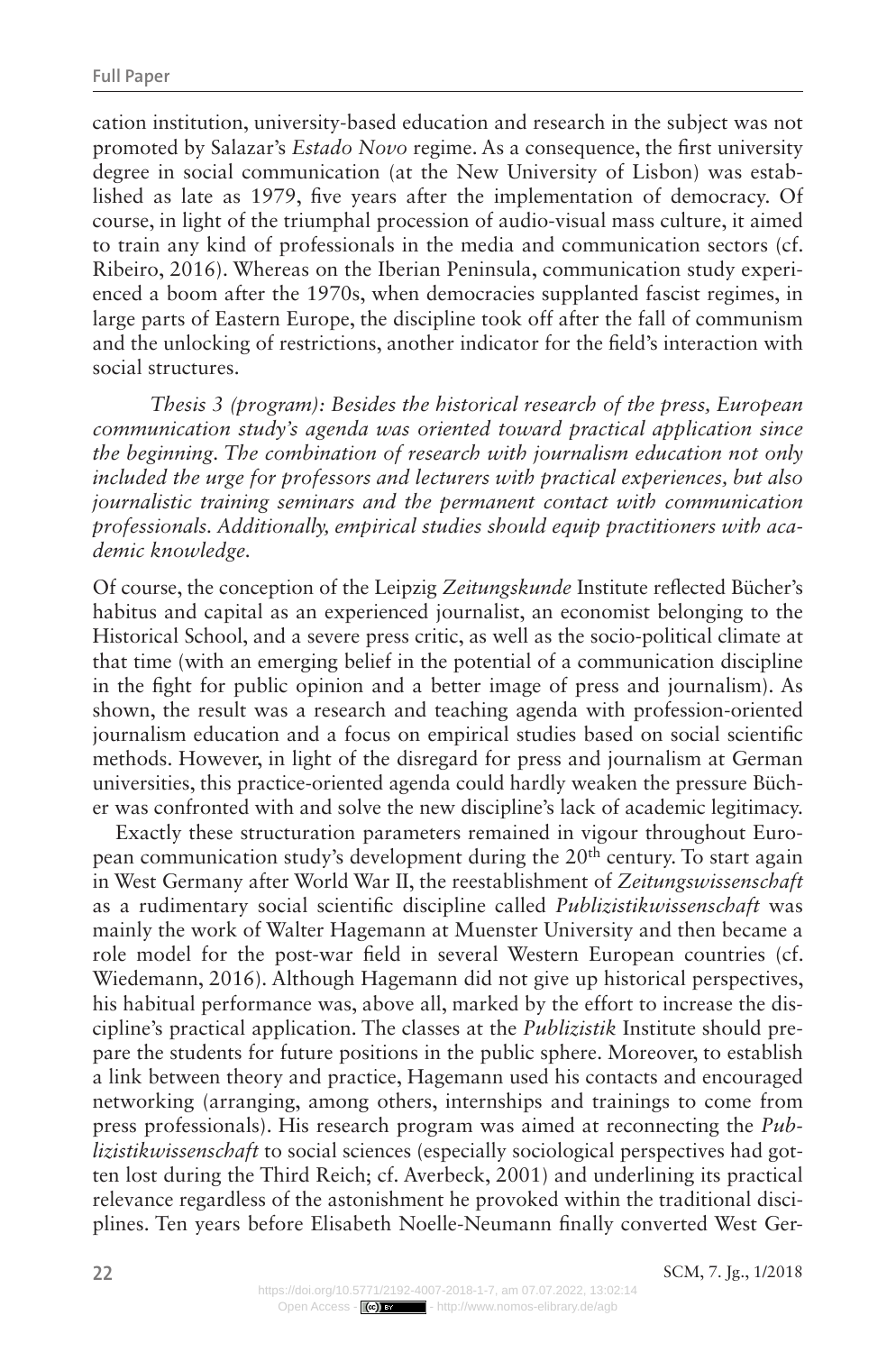man communication study into a social scientific discipline (cf. Löblich, 2007), Hagemann already led some empirical studies, mostly content analyses and surveys, as well as a press statistic which critically scrutinized concentration processes (cf. Wiedemann, 2016).

In East Germany, the design of Leipzig's Faculty/Section of Journalism was oriented toward practical matters, too. Whereas (critical) research played a minor role due to primacy of politics, teaching was focused on journalism education, which required recruiting personnel more in light of professional needs than with the goal of achieving academic input. In addition to the main courses including journalistic methodology and stylistics, journalism training was established in 1969, which lasted up until the section's closure in 1990. The initiator of lessening the curriculum's overload with history was Emil Dusiska. He had belonged to the communist party's mouthpiece *Neues Deutschland's* leadership in the 1950s, was appointed full professor in 1965, and became section director two years later.

In the non-socialist countries, with the ongoing diversification of the media system and further media expansion during the 1970s, the orientation toward practical matters became even more significant. Besides the discipline's general growth (being mainly the consequence of the high number of students and the demands for applicable knowledge), this period was marked by the broader establishment of journalism training at universities, which had also been on the agenda of IAMCR since its beginning (cf. Nordenstreng, 2008). Whereas the field's link to the education of communication professionals abated in the 2000s particularly in Germany, Austria, Belgium, the Netherlands, and Scandinavia (as will be shown, a consequence of the discipline's search for purely academic recognition), this remit is still characteristic in Southern Europe. In line with the early information science faculties in Spain offering journalism, advertising, and public relations degrees (cf. Barrera, 2012), there are, for example, 50 Spanish universities today with communication programs targeted on the formation of journalists, PR editors, consultants, and media managers. Apparently, this practice-oriented conception of the discipline with curricula that are more focused on the ability to find and prepare information rather than on classic academic skills corresponds to the wishes of both media industry and university administrations (cf. Fernández-Quijida & Masip, 2013).

*Thesis 4 (reputation): Whereas at the beginning, meta capital in the public sphere and satisfying political or economic demands proved useful to launch European communication study at universities, in a second state, only a shift to academic legitimacy strategies was appropriate to get recognition as a distinct disciplinary field on the road to more autonomy.*

Although there is no final evidence that Karl Bücher wanted to found a new discipline, his performance at the Leipzig institute was not only about enhancing professional knowledge. In light of the established disciplines' scepticism toward a new practice-oriented field of research and teaching in the area of press and journalism, Bücher tried to increase the *Zeitungskunde's* reputation by following the academic logic. As outlined, this included, among others, his successful struggle for the right to award doctorates and his supervising two dozen empirical dissertations.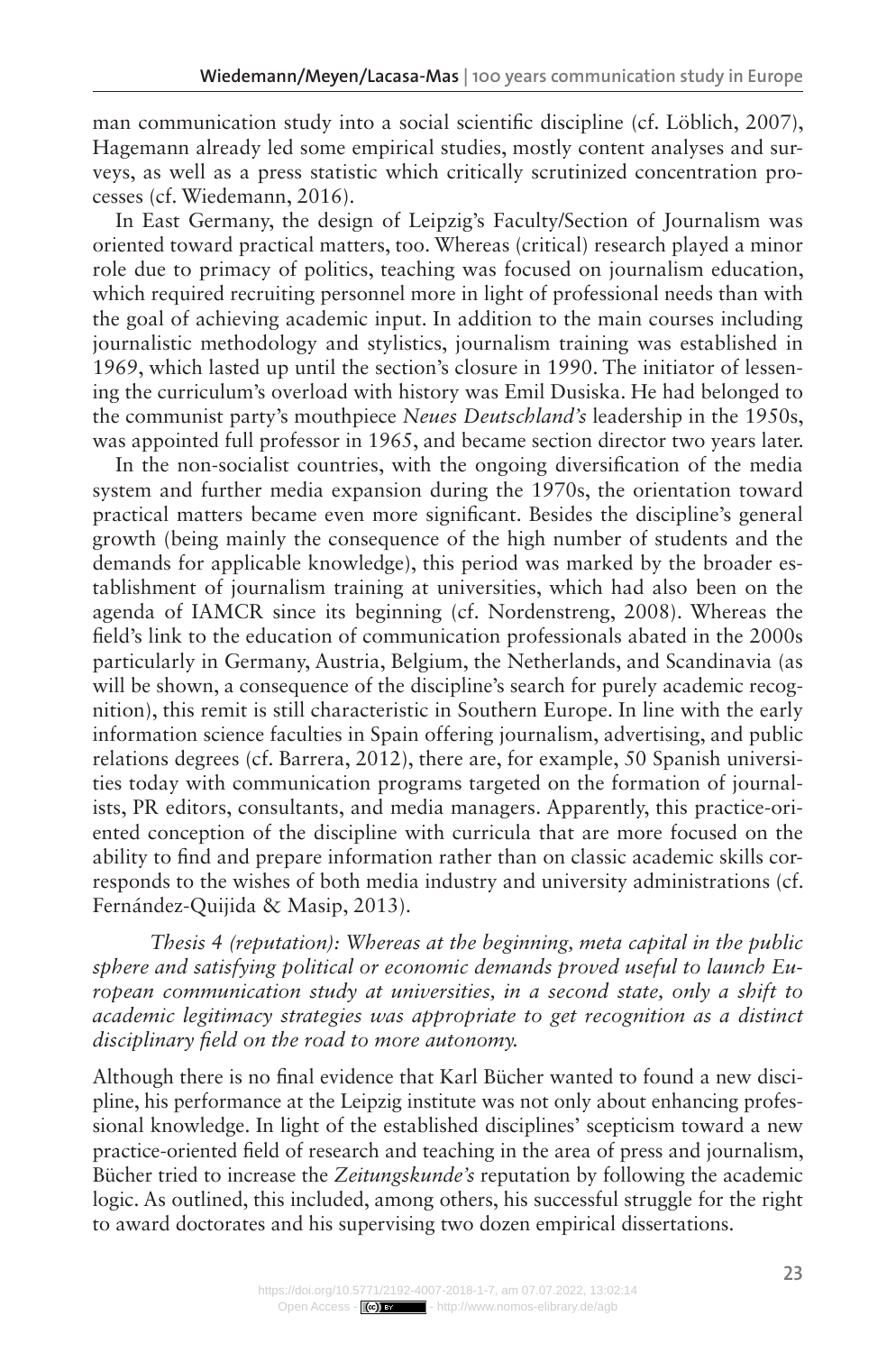Not only in the US but also in Europe, communication study was the latecomer of social sciences (cf. Meyen, 2015). Whereas sociology, economics, anthropology, psychology, and political science were institutionalized in the first half of the 20<sup>th</sup> century, the discipline needed the ongoing media expansion and the students' growing interest for its implementation as an academic field. Nevertheless, due to the strain on resources, the emphasis on practical training, and the threat of co-optation by commercial interests, its status in the struggle for authority at universities remained contested (cf. Lodge, 2016) and its founding fathers' meta capital definitely could not solve this problem, either. Put otherwise, external contexts and expertise, first, were crucial in getting communication departments launched and receiving the necessary outside funding. But, after having formed these 'beachheads' at universities, post-establishment survival and growth required a clear focus on academic reputation and a de-emphasis on the practical orientation that motivated the original enterprise. More concretely, although communication study always had to justify its existence via the "employability" agenda within teaching and the impact agenda within research (Thornham & O'Sullivan, 2004), the path to more recognition was mapped along intellectual emancipation instead of embracing politicians and practitioners. To mention just the example of West Germany again, *Publizistikwissenschaft* only solved its legitimation crisis by the shift to an empirical social science importing mainstream US mass communication research and drawing on quantitative methods and sophisticated data analysis (cf. Löblich, 2007). This orientation, which became the field's key identity element in many European countries, promised a "defence against the possible suspicion by higher levels of academic review" and a personal security for the newcomers at universities (Meyen, 2012, p. 2389). The exceptions here include journalism study in Eastern Europe rooted in Marxist-Leninist traditions, British cultural studies with its focus on power, the discipline's post-semiotic or semio-pragmatic design in France, and the Southern European concept of communication study being primarily a technical, skills-, or service-oriented discipline. Anyway, besides the right to award doctorates, the launch of book series and peer-review journals as well as, more recently, efforts that increase competitiveness via international visibility were isomorphic strategies to receive academic reputation and to upgrade the position in the scientific field. The latter (competitiveness at international level) puts some national fields (especially the Dutch, the Belgian, and the Scandinavian) on the fast track of academic growth. Speaking more generally, this structuration effect refers to a habitual process, during which the university transforms its invader in its own image over time.

#### **5. Conclusion**

The section above leaves no need for an extended summary. Grounded in Giddens' structuration theory and using Bourdieu's analytical tools, the paper makes an institutional argument and links Karl Bücher's launch of Europe's first communication department at Leipzig University in 1916 with the field's institutionalization across the continent. It reveals that the discipline's design and focus were, in certain key aspects, already predefined by Bücher' *Zeitungskunde* Insti-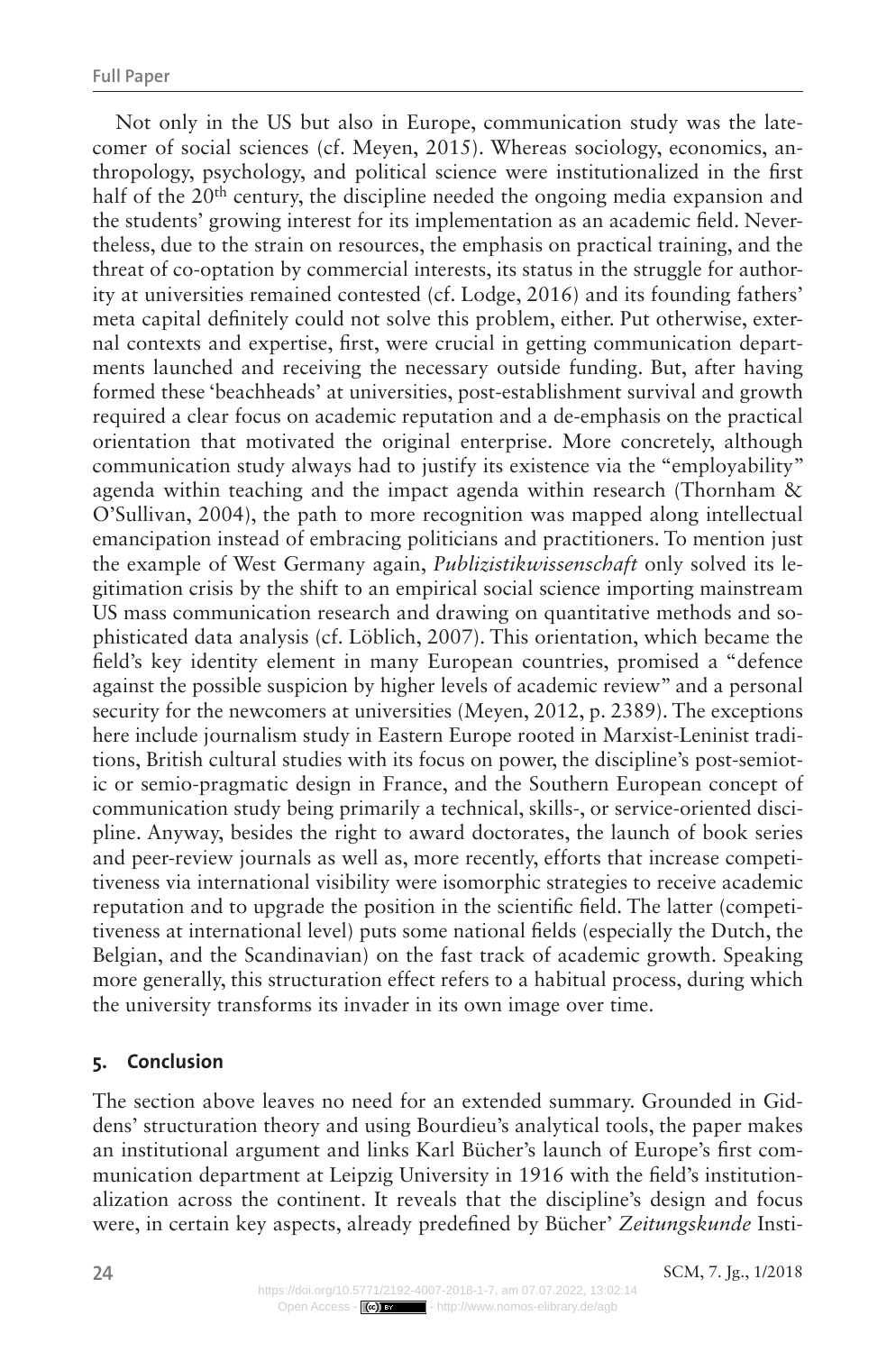tute 100 years ago. In other words, the legacy of Bücher as a pioneer in European communication study is not so much the influence of his ideas or those of his successors. Instead, it is his role as an institution-builder, since the structural model he created in Leipzig was mimicked around the continent and, therefore, can be considered as a kind of hidden substrate of the field's organizational form. Most notably, this model included the requirement of social reputation and meta capital in the public sphere (such as press and politics-borrowed prestige and bona fides) in order to found and establish communication departments at universities as well as arguing with the societal need for an academic discipline that deals with communication matters and public opinion (in light of war propaganda, social movements, changes of political systems, or the development of the media landscape). Additional habitus factors were, not only in Leipzig, the combination of research with the education of journalists or communication professionals and, closely linked to that, the urge for professors with practical experience. However, since the strategy of practical application of these 'beachhead' departments was just partially appropriate to achieve a reputed position in academia, communication study finally shed its original orientation and followed the way of intellectual emancipation via purely academic approaches – a process, during which the university transformed the invader discipline in its own image over time.

Of course, arguing that these four dimensions were already on the map when the discipline's institutionalization process began 100 years ago at Leipzig University does not automatically neglect other isomorphic structuration effects deriving from unexplained shared conditions, which do not necessarily spring from Leipzig. Equally, considering that Bücher's performance served as a not remembered, rarely acknowledged key element of European communication study's "self-display" (Giddens, 1991, p. 27) does not mean that the field was always a homogeneous entity – especially when comparing the traditions of the discipline for example in France or in the UK, which are quite distinct to the Leipzig model. But interesting enough, given the challenges of installing a new discipline at university, similar structuration processes were also working in the neighbouring social sciences, where early protagonists of both political science and sociology, for example, were side-entrants to academia, received hostility at university, and had to fulfil a clear political mission for most of the  $20<sup>th</sup>$  century, too (cf. Hartmann, 2003; Korte, 2017).

Today, communication study in Europe is not contested any more. All over the continent, it successfully tackled the route toward an autonomous discipline following its own logic of reputation, even though, as shown, it also became subject of a kind of 'academic ingestion.' Nevertheless, given the growing funding outside the academic realm and the increasing importance of external evaluation, but also further differentiation and integration processes, recent tendencies are about to change the field (cf. Wilke,  $2016$ ) – and make it even more necessary to strengthen the discipline's self-reflection. Maybe this could also give momentum to reintegrate communication study's early institution builders in the discipline's collective identity in a more explicit way. Therefore, considering Karl Bücher's structural impact on the field's reflexive project starting in Leipzig 100 years ago is the logical first step.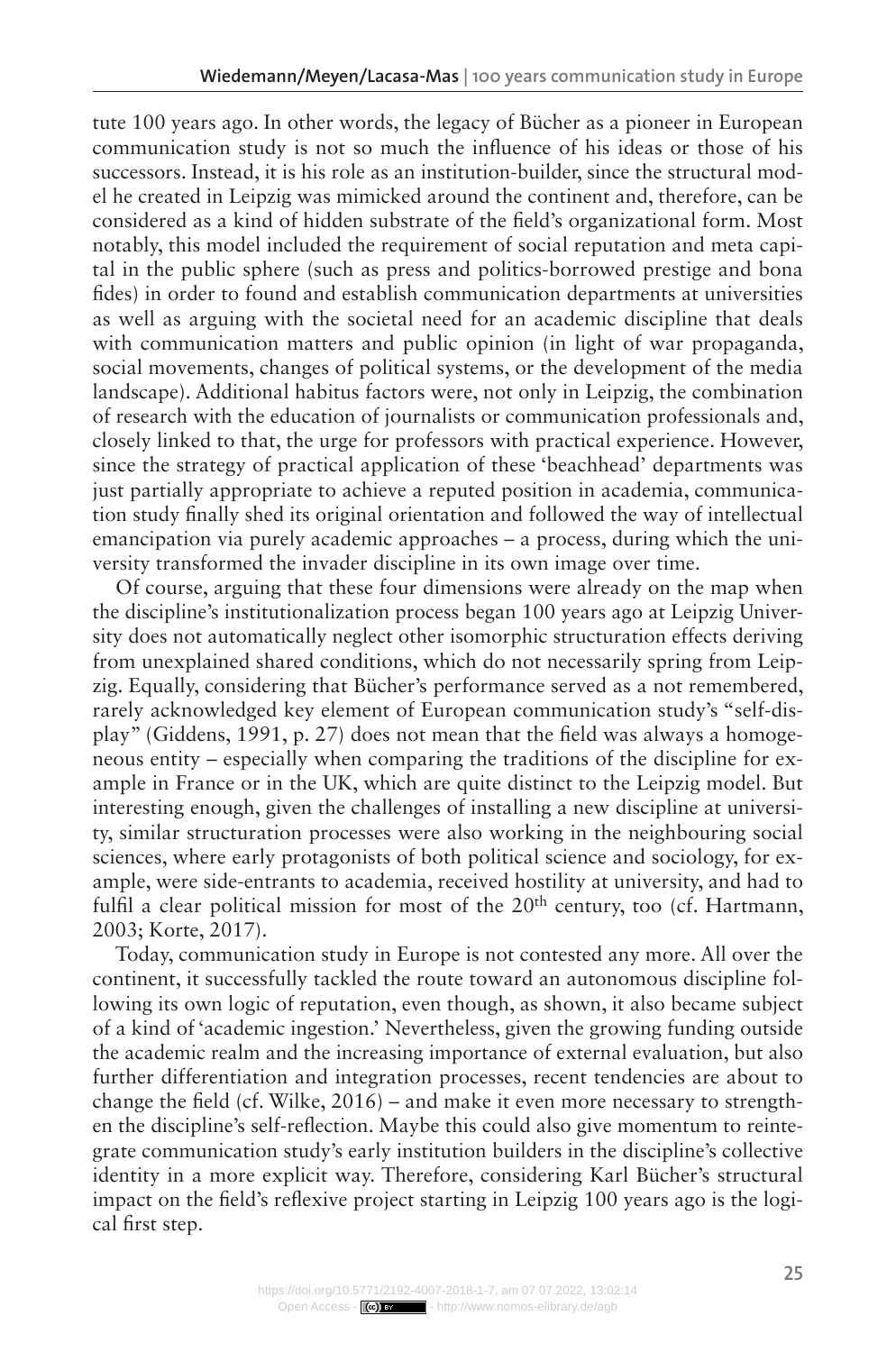#### **References**

- Abbott, A. (2002). *Chaos of disciplines*. Chicago: University of Chicago Press.
- Alsina, M. R., & García Jiménez, L. (2010). Communication theory and research in Spain. *European Journal of Communication*, *25*(3), 273–286.
- Averbeck, S. (2001). The post-1933 emigration of communication researchers from Germany. *European Journal of Communication, 16*(4), 451–475.
- Averbeck, S. (2008). Comparative history of communication studies. *The Open Communication Journal, 2*, 1–13.
- Averbeck-Lietz, S. (2010). *Kommunikationstheorien in Frankreich* [Communication theories in France]. Berlin: Avinus.
- Backhaus, J. G. (Ed.) (2000). *Karl Bücher*. Marburg: Metropolis.
- Barrera, C. (2012). Transatlantic views on journalism education before and after World War II. *Journalism Studies, 13*(4), 534–549.
- Blumler, J. G. (2012). There are values at stake. *International Journal of Communication, 6*, 1498–1506.
- Bourdieu, P. (1975). The specificity of the scientific field and the social conditions of the progress of reason. *Social Science Information*, *14*(6), 19-47.
- Bourdieu, P. (2004). *Science of science and reflexivity*. Chicago: University of Chicago Press.
- Bücher, K. (29 July 1909). Vorbildung für den Journalistenberuf an deutschen Universitäten [Journalism education at German universities]. *Leipziger Tageblatt*, pp. 1–2.
- Bücher, K. (1915a). Akademische Berufsbildung für Zeitungskunde [Academic education in newspaper studies]. *Mitteilungen des Vereins Arbeiterpresse, 16*(136), 3–5.
- Bücher, K. (1915b). Krieg und Presse [War and press]. In K. Bücher, *Unsere Sache und die Tagespresse* (pp. 16–64). Tübingen: Mohr.
- Bücher, K. (1926a). *Gesammelte Aufsätze zur Zeitungskunde* [Collected writings in newspaper studies]. Tübingen: Laupp'sche Buchhandlung.
- Bücher, K. (1926b). Zeitungskunde [Newspaper studies]. *Deutsche Presse, 16*(50/51), 5–6.
- Chaffee, S. H., & Rogers, E. M. (Eds.). (1997). *The beginnings of communication study in America*. Thousand Oaks: Sage.
- Couldry, N. (2012). *Media, society, world*. Cambridge: Polity.
- Delia, J. G. (1987). Communication research. In C. R. Berger & S. H. Chaffee (Eds.), *Handbook of communication science* (pp. 20–98). Newbury Park: Sage.
- DiMaggio, P. J., & Powell, W. W. (1983). The iron cage revisited: Institutional isomorphism and collective rationality in organizational fields. *American Sociological Review, 48*(2), 147–160.
- Donsbach, W. (2006). The identity of communication research. *Journal of Communication, 53*(3), 437–448.
- Fernández-Quijida, D., & Masip, P. (2013). Three decades of Spanish communication research. *Comunicar, 21*(41), 15–24.
- Giddens, A. (1984). *The constitution of society*. Cambridge: Polity.
- Giddens, A. (1991). *Modernity and self-identity*. Stanford: Stanford University Press.
- Glander, T. (2000). *Origins of mass communication research during the American Cold War*. Mahwah: Lawrence Erlbaum.
- Hagemann, W. (1947). Theorie und Praxis [Theory and practice]. *Neue Deutsche Presse, 1*(7), 1–3.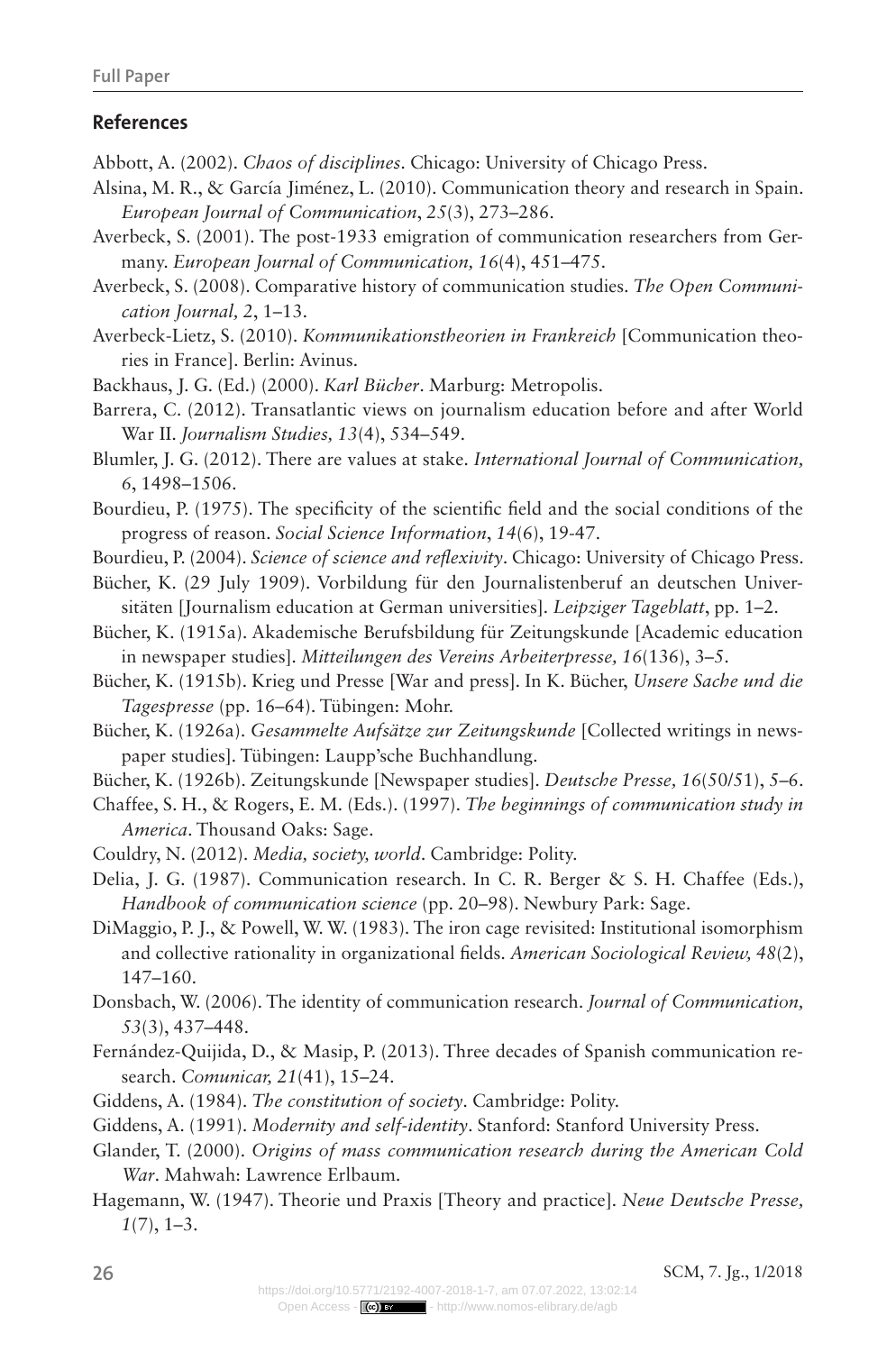Hardt, H. (2001). *Social theories of the press*. Lanham: Rowman & Littlefield.

- Hardt, H. (2008). Foreword. In D. W. Park & J. Pooley (Eds.), *The history of media and communication research* (pp. xi–vii). New York: Peter Lang.
- Hartmann, J. (2003). *Geschichte der Politikwissenschaft* [History of political science]. Stuttgart: Leske + Budrich.
- Hemels, J. (2015). Kommunikationswissenschaft in den Niederlanden [Communication study in the Netherlands]. In M. Meyen & T. Wiedemann (Eds.), *Biografisches Lexikon der Kommunikationswissenschaft*. Cologne: Halem. Retrieved from http://blexkom. halemverlag.de/niederlande/
- Jirák, J., & Köpplová, B. (2008). Communication as an academic field. In W. Donsbach (Ed.), *The International Encyclopedia of Communication* (pp. 609–614). Malden: Blackwell.
- Katz, E., Peters, J. D., Liebes, T., & Orloff, A. (Eds.). (2003). *Canonic texts in media research*. Cambridge: Polity.
- Koenen, E. (2015a). 100 Jahre kommunikationswissenschaftliche Fachtradition in Leipzig [100 years communication study in Leipzig]. *Medien & Zeit, 30*(3), 15–31.
- Koenen, E. (2015b). Erich Everth. In M. Meyen & T. Wiedemann (Eds.), *Biografisches Lexikon der Kommunikationswissenschaft*. Cologne: Halem. Retrieved from http:// blexkom.halemverlag.de/erich-everth/
- Koenen, E. (Ed.). (2016a). *Die Entdeckung der Kommunikationswissenschaft* [The discovery of communication study]. Cologne: Halem.
- Koenen, E. (2016b). Ein Journalist wird in Leipzig erster ordentlicher Professor für Zeitungskunde [A journalist becomes Leipzig's first chair holder of newspaper studies]. In E. Koenen (Ed.), *Die Entdeckung der Kommunikationswissenschaft* (pp. 125–155). Cologne: Halem.
- Koenen, E. (2016c). Erich Everth Wissenstransformationen zwischen journalistischer Praxis und Zeitungskunde [Erich Everth – knowledge transformations between journalistic practice and newspaper studies]. *Medien & Zeit, 31*(3), 93–102.
- Koivisto, J., & Thomas, P. (2010). *Mapping communication and media research*. Tampere: Tampere University Press.
- Korte, H. (Ed.). (2017). *Einführung in die Geschichte der Soziologie* [Introduction to the history of sociology]. Wiesbaden: Springer VS.
- Kuhn, T. S. (1962). *The structure of scientific revolutions*. Chicago: University of Chicago Press.
- Kutsch, A. (1997). Historisch-ethisch vs. empirisch-soziologisch fundierte Zeitungswissenschaft [Historical-ethically vs. empirical-sociologically grounded newspaper science]. In M. Haller (Ed.), *Tatsachen und Meinungen* (pp.18–35). Leipzig: Institut für Kommunikations- und Medienwissenschaft.
- Kutsch, A. (2002a). Karl Bücher und seine akademischen Schüler [Karl Bücher and his academic successors]. In E. Koenen & M. Meyen (Eds.), *Karl Bücher* (pp. 11–48). Leipzig: Leipziger Universitätsverlag.
- Kutsch, A. (2002b). Zum Verhältnis zwischen Karl Bücher und Karl d'Ester [The relationship between Karl Bücher and Karl d'Ester]. In U. Nawratil, P. Schönhagen, & H. Starkulla Jr. (Eds.), *Medien und Mittler sozialer Kommunikation* (pp. 125–153). Leipzig: Leipziger Universitätsverlag.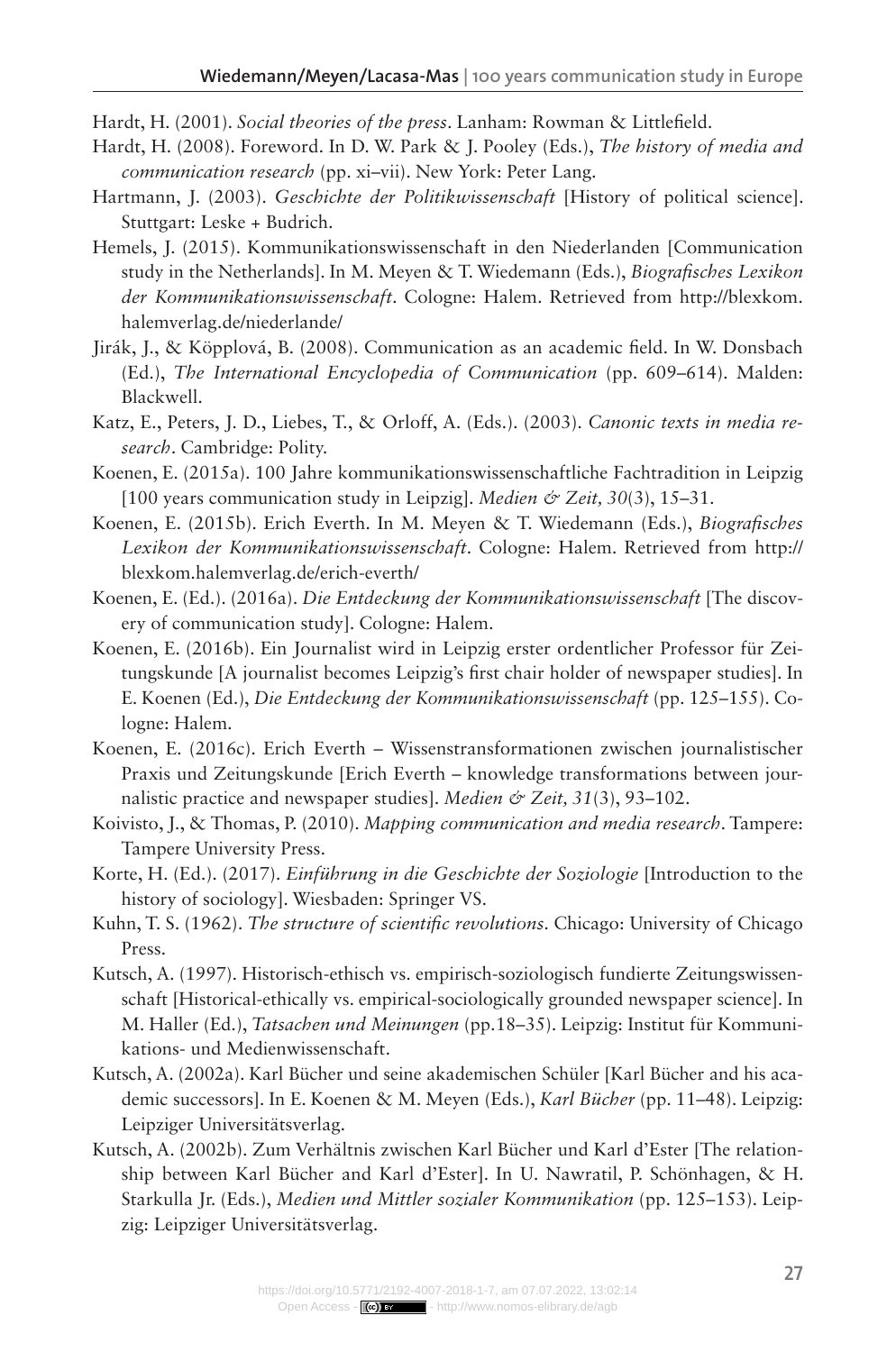- Kutsch, A. (2010). Professionalisierung durch akademische Ausbildung [Professionalization through academic education]. In T. Eberwein & D. Müller (Eds.), *Journalismus und Öffentlichkeit* (pp. 427–453). Wiesbaden: Springer VS.
- Lacasa-Mas, I. (2017). Die spanische Kommunikationswissenschaft auf dem Weg zu internationaler Anerkennung [Spanish communication studies on the road to international reputation]. In S. Averbeck-Lietz (Ed.), *Kommunikationswissenschaft im internationalen Vergleich* (pp. 185–210). Wiesbaden: Springer VS.
- Lodge, P. (2016). U.K. communication study and the challenges of institutionalization. In P. Simonson & D. W. Park (Eds.), *The international history of communication study* (pp.192–212). New York: Routledge.
- Löblich, M. (2007). German Publizistikwissenschaft and its shift from a humanistic to an empirical social scientific discipline. *European Journal of Communication, 22*(1), 69–88.
- Löblich, M., & Averbeck-Lietz, S. (2016). The transnational flow of ideas and Histoire Croisée with attention to the cases of France and Germany. In P. Simonson & D. W. Park (Eds.), *The international history of communication study* (pp. 25–46). New York: Routledge.
- Löblich, M., & Scheu, A. M. (2011). Writing the history of communication studies. *Communication Theory, 21*(1), 1–22.
- Lowery, S. A., & DeFleur, M. L. (1983). *Milestones in mass communication research*. New York: Longman.
- Meyen, M. (2002). Die Leipziger zeitungskundlichen Dissertationen [The Leipzig dissertations in newspaper studies]. In E. Koenen & M. Meyen (Eds.), *Karl Bücher* (pp. 135– 200). Leipzig: Leipziger Universitätsverlag.
- Meyen, M. (2007). Die "Jungtürken" der Kommunikationswissenschaft ["Young turks" of communication science]. *Publizistik, 52*(3), 308–328.
- Meyen, M. (2012). International Communication Association fellows. *International Journal of Communication, 6*, 2378–2396.
- Meyen, M. (2014). IAMCR on the East-West battlefield. *International Journal of Communication, 8*, 2071–2089.
- Meyen, M. (2015). Communication research and media studies, history of. In D. Wright (Ed.), *International Encyclopedia of the Social & Behavioral Sciences* (pp. 278–283). Oxford: Elsevier.
- Meyen, M., & Löblich, M. (2006). *Klassiker der Kommunikationswissenschaft* [Classical writers of communication science]. Konstanz: UVK.
- Noonan, C., & Lohmeier, C. (2017). From cultural studies to impact factor. In S. Averbeck-Lietz (Ed.), *Kommunikationswissenschaft im internationalen Vergleich* (pp. 33–52). Wiesbaden: Springer VS.
- Nordenstreng, K. (2008). Institutional networking. In D. W. Park & J. Pooley (Eds.), *The history of media and communication research* (pp. 225–248). New York: Peter Lang.
- Park, D. W., & Pooley, J. (Eds.). (2008). *The history of media and communication research*. New York: Peter Lang.
- Peruško, Z., & Vozab, D. (2016). The field of communication in Croatia. In P. Simonson & D. W. Park (Eds.), *The international history of communication study* (pp. 213–234). New York: Routledge.
- Pearson, H. (2002). The German historical school of economics. In H. H. Nau & B. Schefold (Eds.), *The historicity of economics* (pp. 23–43). Berlin: Springer.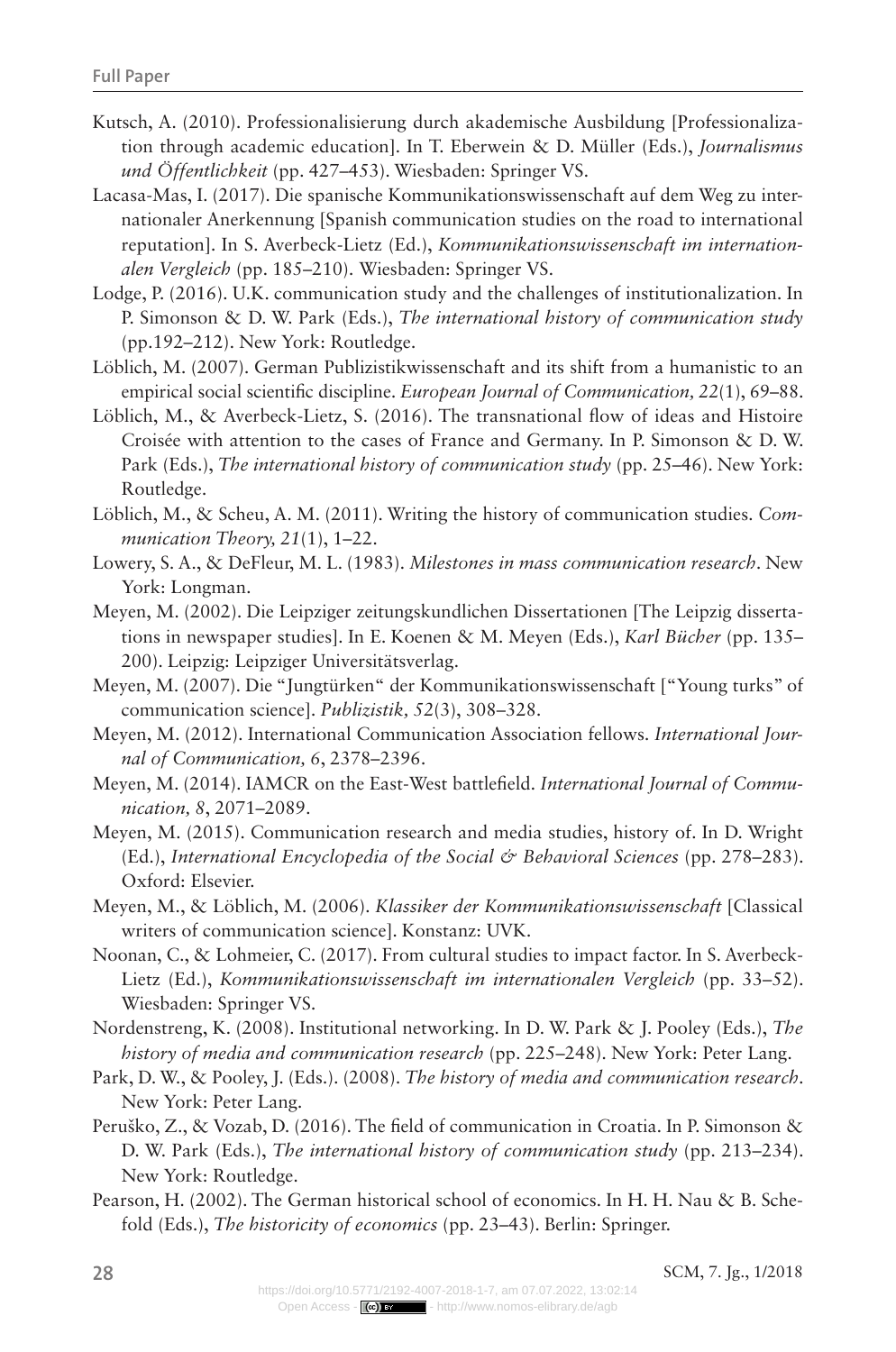- Peters, J. D. (1986). Institutional sources for intellectual poverty in communication research. *Communication Research, 13*(4), 527–559.
- Peters, J. D. (1999). *Speaking into the air*. Chicago: University of Chicago Press.
- Peters, J. D., & Simonson, P. (2004). *Mass communication and American social thought*. Lanham: Rowman & Littlefield.
- Pietilä, V., Malmberg, T., & Nordenstreng, K. (1990). Theoretical convergences and contrasts. *European Journal of Communication, 5*(2), 165–185.
- Pooley, J. (2008). The new history of mass communication research. In D. W. Park & J. Pooley (Eds.), *The history of media and communication research* (pp. 43–60). New York: Peter Lang.
- Pooley, J., & Park, D. W. (2008). Introduction. In D. W. Park & J. Pooley (Eds.), *The history of media and communication research* (pp. 1–15). New York: Peter Lang.
- Pooley, J., & Park, D. W. (2013). Communication research. In P. Simonson, J. Peck, R. T. Craig, & J. P. Jackson Jr. (Eds.), *The handbook of communication history* (pp. 76–91). New York: Routledge.
- Ribeiro, N. (2016). Communication studies on the Iberian peninsula. In P. Simonson & D. W. Park (Eds.), *The international history of communication study* (pp. 151–170). New York: Routledge.
- Rogers, E. M. (1997). *A history of communication study*. New York: Free Press.
- Simonson, P. (2008). Writing figures into the field. In D. W. Park & J. Pooley (Eds.), *The history of media and communication research* (pp. 291–230). New York: Peter Lang.
- Simonson, P., & Park, D. W. (Eds). (2016). *The international history of communication study*. New York: Routledge.
- Simonson, P., Peters, J. D. (2008). Communication and media studies, history to 1968. In W. Donsbach (Ed.), *The International Encyclopedia of Communication* (pp. 765–771). Malden: Blackwell.
- Simpson, C. (1994). *Science of coercion*. New York: Oxford University Press.
- Slaatta, T. (2016). Early Nordic media research and the special case of Norway. In P. Simonson & D. W. Park (Eds.), *The international history of communication study*  (pp. 171–191). New York: Routledge.
- Stichweh, R. (1994). *Wissenschaft, Universität, Professionen* [Science, university, professions]. Frankfurt/Main: Suhrkamp.
- Thiele, M. (2016). Female academics in communication science and the post-war-reconstruction generation in Austria and Germany. In P. Simonson & D. W. Park (Eds.), *The international history of communication study* (pp. 130–150). New York: Routledge.
- Thornham, S., & O'Sullivan, T. (2004). Chasing the real. *Media, Culture & Society, 26*(5), 717–736.
- Van den Bulck, J., & Van den Bulck, H. (2017). Communication sciences in Flanders. In S. Averbeck-Lietz (Ed.), *Kommunikationswissenschaft im internationalen Vergleich* (pp. 93–111). Wiesbaden: Springer VS.
- Vom Bruch, R. (1980). Zeitungswissenschaft zwischen Historie und Nationalökonomie [Newspaper science between history and economics]. *Publizistik, 25*(4), 579–605.
- Vroons, E. (2005). Communication studies in Europe. *International Communication Gazette, 67*(6), 495–522.
- Wagner, P., Wittrock, B., & Whitley, R. (Eds.). (1991). *Discourses on society: The Shaping of the social science disciplines*. Dordrecht: Kluwer.